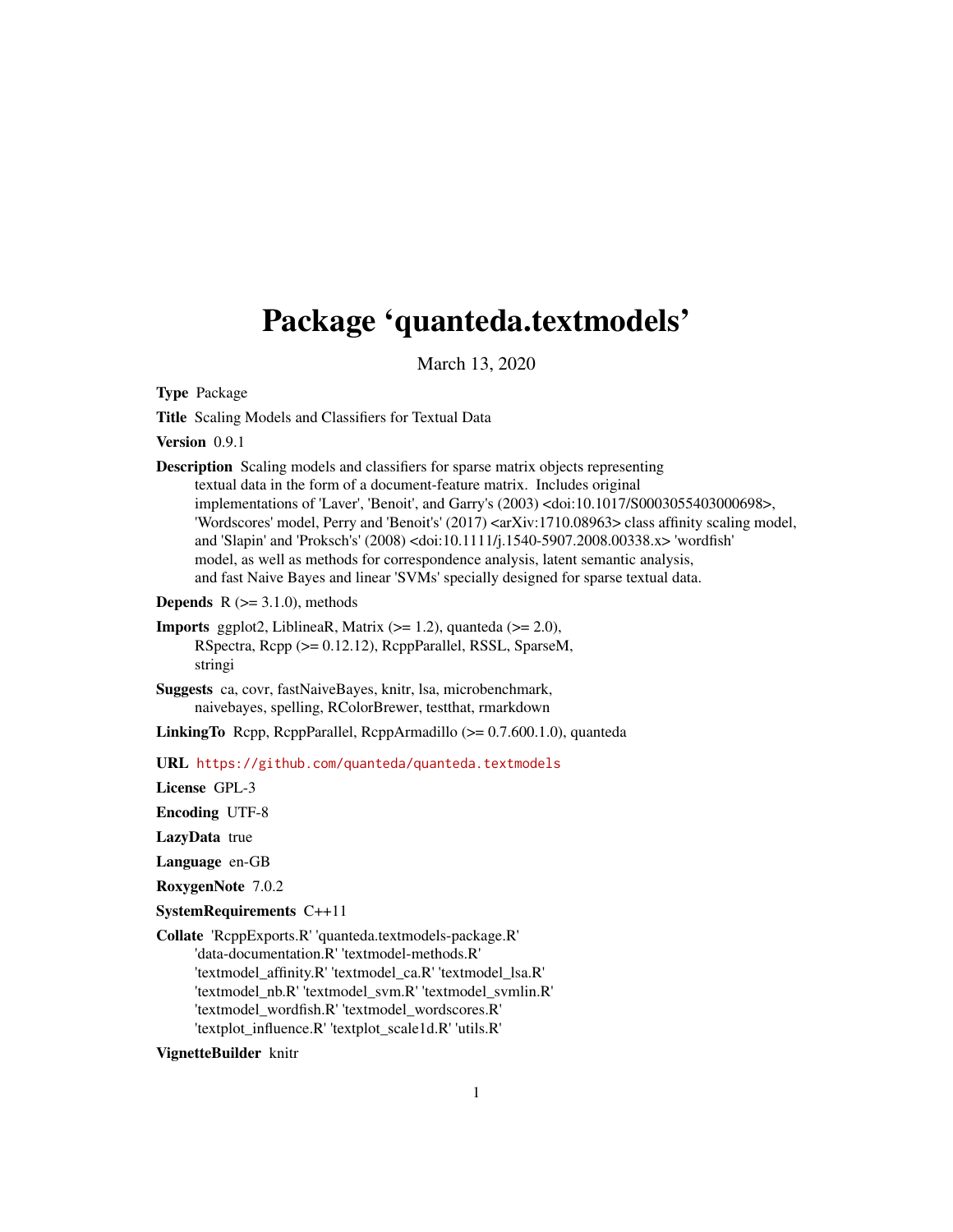#### <span id="page-1-0"></span>NeedsCompilation yes

Author Kenneth Benoit [cre, aut, cph]

(<https://orcid.org/0000-0002-0797-564X>), Kohei Watanabe [aut] (<https://orcid.org/0000-0001-6519-5265>), Haiyan Wang [aut] (<https://orcid.org/0000-0003-4992-4311>), Stefan Müller [aut] (<https://orcid.org/0000-0002-6315-4125>), Patrick O. Perry [aut] (<https://orcid.org/0000-0001-7460-127X>), Benjamin Lauderdale [aut] (<https://orcid.org/0000-0003-3090-0969>), William Lowe [aut] (<https://orcid.org/0000-0002-1549-6163>), European Research Council [fnd] (ERC-2011-StG 283794-QUANTESS)

Maintainer Kenneth Benoit <kbenoit@lse.ac.uk>

Repository CRAN

Date/Publication 2020-03-13 10:00:11 UTC

# R topics documented:

data\_corpus\_dailnoconf1991

*Confidence debate from 1991 Irish Parliament*

# Description

Texts of speeches from a no-confidence motion debated in the Irish Dáil from 16-18 October 1991 over the future of the Fianna Fail-Progressive Democrat coalition. (See Laver and Benoit 2002 for details.)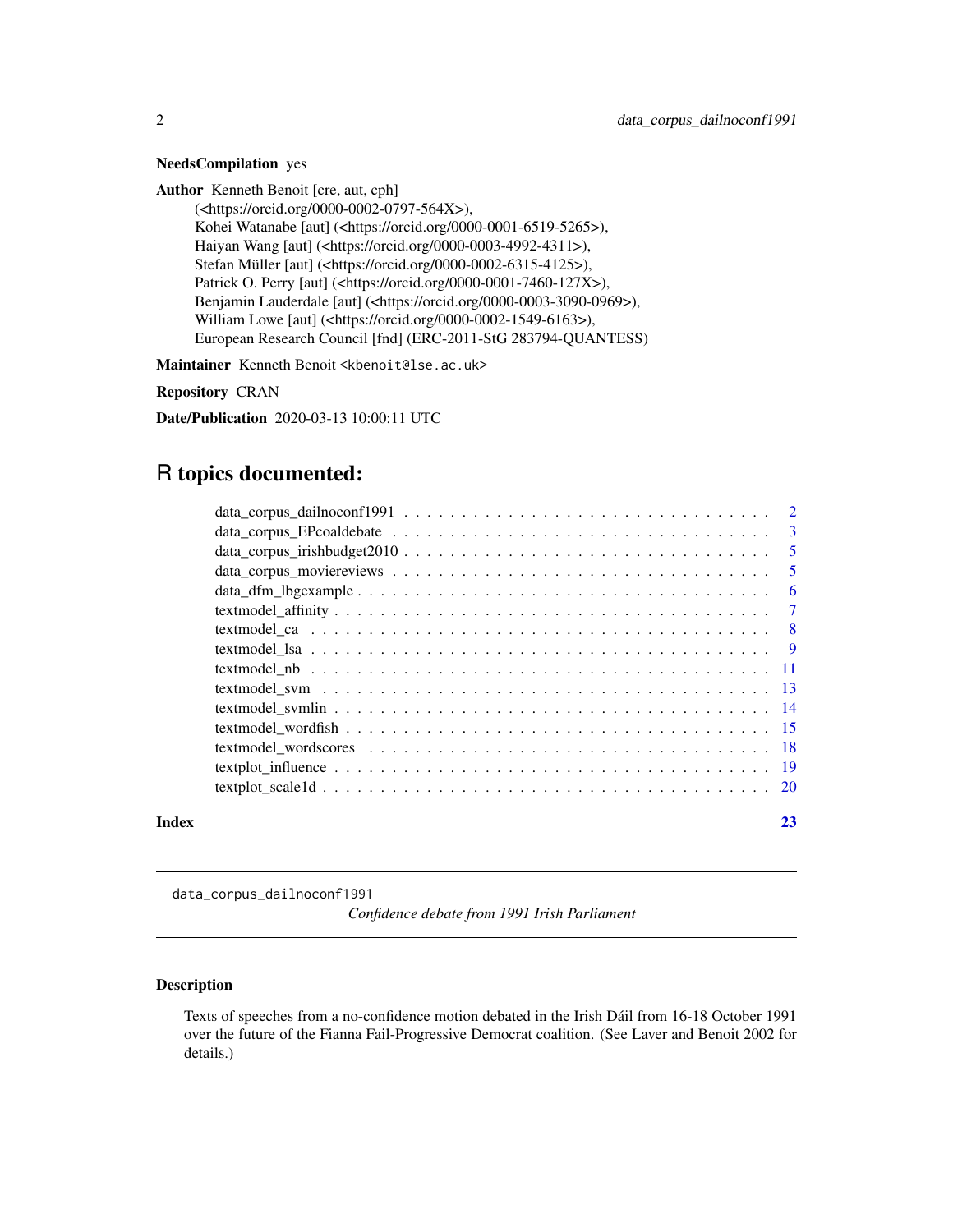#### <span id="page-2-0"></span>Usage

data\_corpus\_dailnoconf1991

# Format

data\_corpus\_dailnoconf1991 is a corpus with 58 texts, including docvars for name, party, and position.

# Source

```
https://www.oireachtas.ie/en/debates/debate/dail/1991-10-16/10/
```
#### References

Laver, M. & Benoit, K.R. (2002). [Locating TDs in Policy Spaces: Wordscoring Dáil Speeches.](https://kenbenoit.net/pdfs/Laver_Benoit_IPS_2002.pdf) *Irish Political Studies*, 17(1), 59–73.

Laver, M., Benoit, K.R., & Garry, J. (2003). [Estimating Policy Positions from Political Text using](https://kenbenoit.net/pdfs/WORDSCORESAPSR.pdf) [Words as Data.](https://kenbenoit.net/pdfs/WORDSCORESAPSR.pdf) *American Political Science Review*, 97(2), 311–331.

# Examples

```
## Not run:
library("quanteda")
data_dfm_dailnoconf1991 <- dfm(data_corpus_dailnoconf1991, remove_punct = TRUE)
tmod <- textmodel_affinity(data_dfm_dailnoconf1991,
                           c("Govt", "Opp", "Opp", rep(NA, 55)))
(pred <- predict(tmod))
dat <-
   data.frame(party = as.character(docvars(data_corpus_dailnoconf1991, "party")),
               govt = coef(pred)[, "Govt"],
              position = as.character(docvars(data_corpus_dailnoconf1991, "position")),
               stringsAsFactors = FALSE)
bymedian <- with(dat, reorder(paste(party, position), govt, median))
par(max = c(5, 6, 4, 2)+.1)boxplot(govt \sim bymedian, data = dat,
        horizontal = TRUE, las = 1,
        xlab = "Degree of support for government")
abline(h = 7.5, col = "red", lty = "dashed")text(c(0.9, 0.9), c(8.5, 6.5), c("Goverment", "Opposition"))
## End(Not run)
```
data\_corpus\_EPcoaldebate

*Crowd-labelled sentence corpus from a 2010 EP debate on coal subsidies*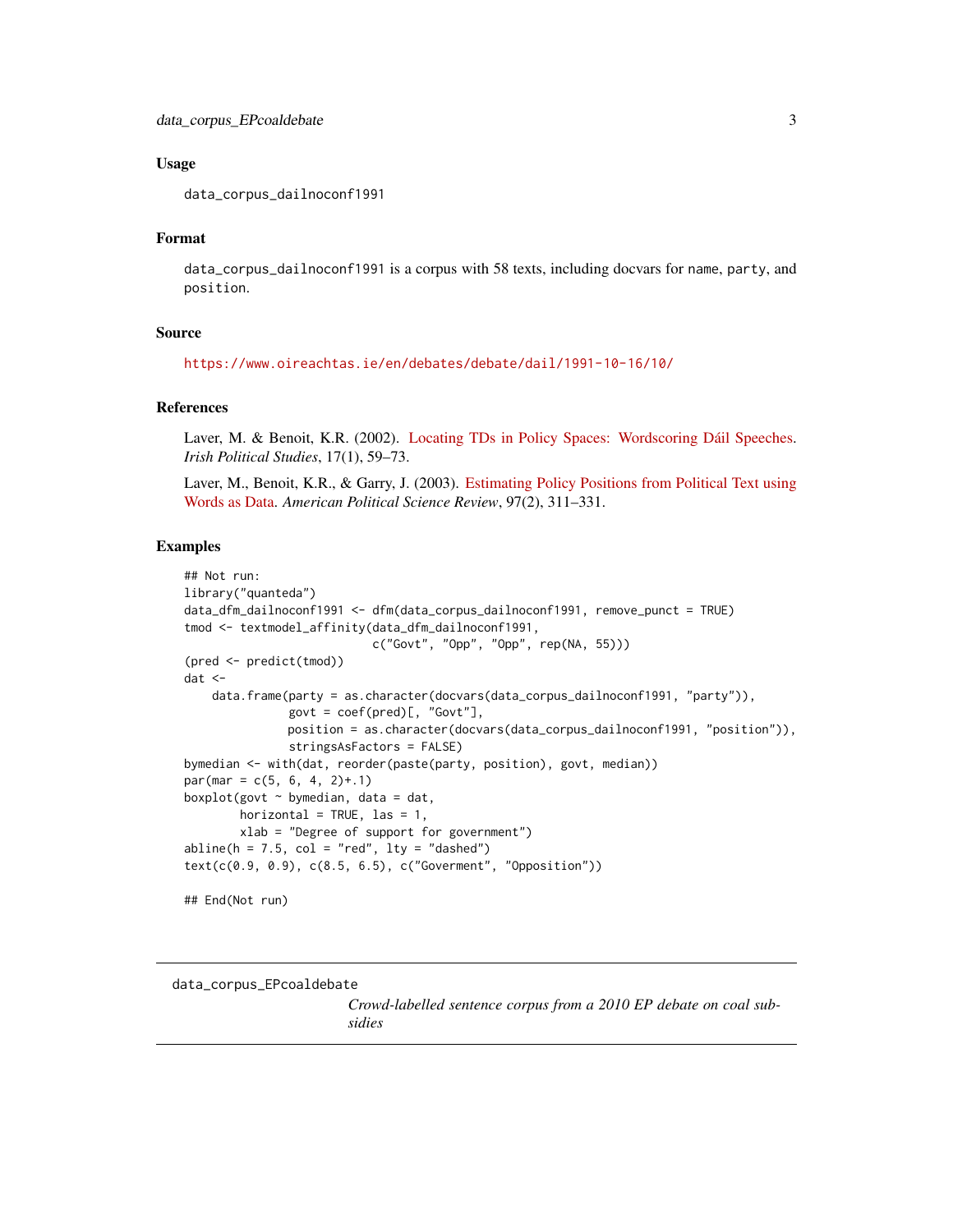#### Description

A multilingual text corpus of speeches from a European Parliament debate on coal subsidies in 2010, with individual crowd codings as the unit of observation. The sentences are drawn from officially translated speeches from a debate over a European Parliament debate concerning a Commission report proposing an extension to a regulation permitting state aid to uncompetitive coal mines.

Each speech is available in six languages: English, German, Greek, Italian, Polish and Spanish. The unit of observation is the individual crowd coding of each natural sentence. For more information on the coding approach see [Benoit et al. \(2016\).](https://doi.org/10.1017/S0003055416000058)

#### Usage

data\_corpus\_EPcoaldebate

### Format

The corpus consists of 16,806 documents (i.e. codings of a sentence) and includes the following document-level variables:

sentence\_id character; a unique identifier for each sentence

crowd\_subsidy\_label factor; whether a coder labelled the sentence as "Pro-Subsidy", "Anti-Subsidy" or "Neutral or inapplicable"

language factor; the language (translation) of the speech

name\_last character; speaker's last name

**name** first character; speaker's first name

ep\_group factor; abbreviation of the EP party group of the speaker

country factor; the speaker's country of origin

vote factor; the speaker's vote on the proposal (For/Against/Abstain/NA)

coder\_id character; a unique identifier for each crowd coder

coder\_trust numeric; the "trust score" from the Crowdflower platform used to code the sentences, which can theoretically range between 0 and 1. Only coders with trust scores above 0.8 are included in the corpus.

#### References

Benoit, K., Conway, D., Lauderdale, B.E., Laver, M., & Mikhaylov, S. (2016). [Crowd-sourced Text](https://doi.org/10.1017/S0003055416000058) [Analysis: Reproducible and Agile Production of Political Data.](https://doi.org/10.1017/S0003055416000058) *American Political Science Review*, 100,(2), 278–295.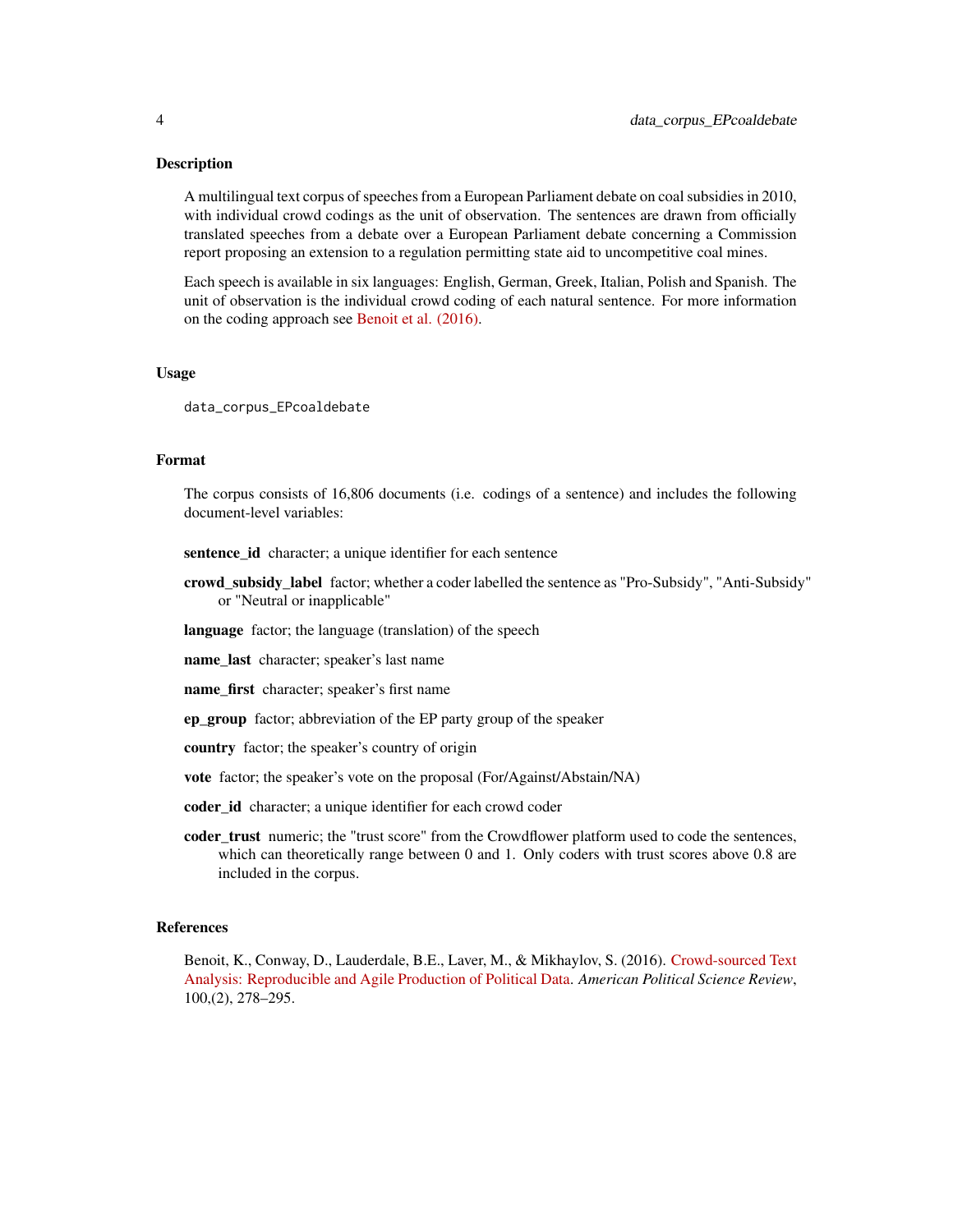<span id="page-4-0"></span>data\_corpus\_irishbudget2010

*Irish budget speeches from 2010*

#### Description

Speeches and document-level variables from the debate over the Irish budget of 2010.

# Usage

data\_corpus\_irishbudget2010

# Format

The corpus object for the 2010 budget speeches, with document-level variables for year, debate, serial number, first and last name of the speaker, and the speaker's party.

#### Details

At the time of the debate, Fianna Fáil (FF) and the Greens formed the government coalition, while Fine Gael (FG), Labour (LAB), and Sinn Féin (SF) were in opposition.

#### Source

Dáil Éireann Debate, [Budget Statement 2010.](http://oireachtasdebates.oireachtas.ie/debates%20authoring/debateswebpack.nsf/takes/dail2009120900022?opendocument) 9 December 2009. vol. 697, no. 3.

#### References

Lowe, W. & Benoit, K.R. (2013). [Validating Estimates of Latent Traits From Textual Data Using](https://doi.org/10.1093/pan/mpt002) [Human Judgment as a Benchmark.](https://doi.org/10.1093/pan/mpt002) *Political Analysis*, 21(3), 298–313.

# Examples

summary(data\_corpus\_irishbudget2010)

data\_corpus\_moviereviews

*Movie reviews with polarity from Pang and Lee (2004)*

# Description

A corpus object containing 2,000 movie reviews classified by positive or negative sentiment.

#### Usage

data\_corpus\_moviereviews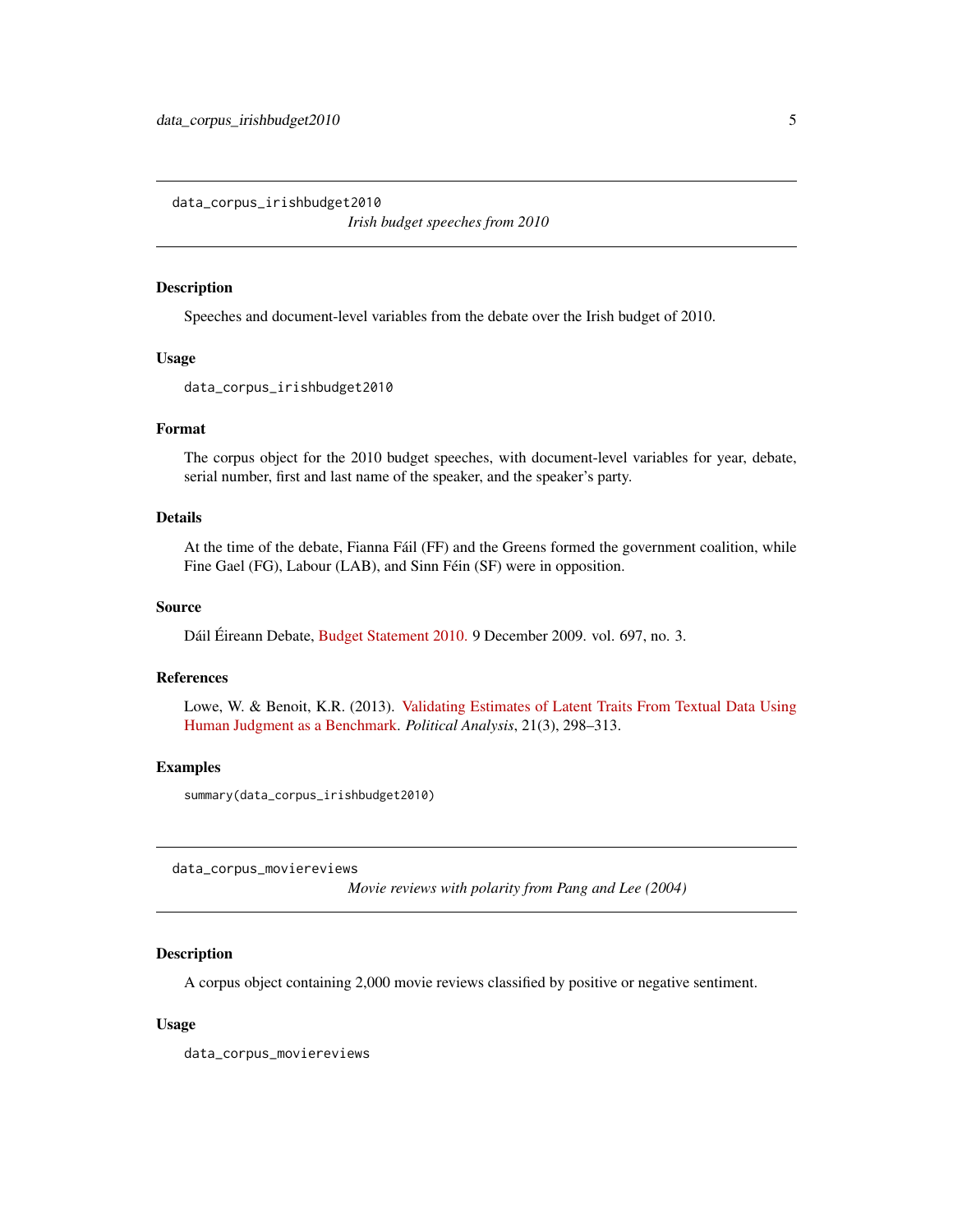#### <span id="page-5-0"></span>Format

The corpus includes the following document variables:

sentiment factor indicating whether a review was manually classified as positive pos or negative neg.

- id1 Character counting the position in the corpus.
- id2 Random number for each review.

# Details

For more information, see cat(meta(data\_corpus\_moviereviews,"readme")).

# Source

<https://www.cs.cornell.edu/people/pabo/movie-review-data/>

# References

Pang, B., Lee, L. (2004) ["A Sentimental Education: Sentiment Analysis Using Subjectivity Sum](https://www.cs.cornell.edu/home/llee/papers/cutsent.pdf)[marization Based on Minimum Cuts."](https://www.cs.cornell.edu/home/llee/papers/cutsent.pdf), Proceedings of the ACL.

# Examples

```
# check polarities
table(data_corpus_moviereviews$sentiment)
```

```
# make the data into sentences, because each line is a sentence
data_corpus_moviereviewsents <-
   quanteda::corpus_segment(data_corpus_moviereviews, "\n", extract_pattern = FALSE)
print(data_corpus_moviereviewsents, max_ndoc = 3)
```
data\_dfm\_lbgexample *dfm from data in Table 1 of Laver, Benoit, and Garry (2003)*

#### Description

Constructed example data to demonstrate the Wordscores algorithm, from Laver Benoit and Garry (2003), Table 1.

#### Usage

```
data_dfm_lbgexample
```
# Format

A [dfm](#page-0-0) object with 6 documents and 37 features.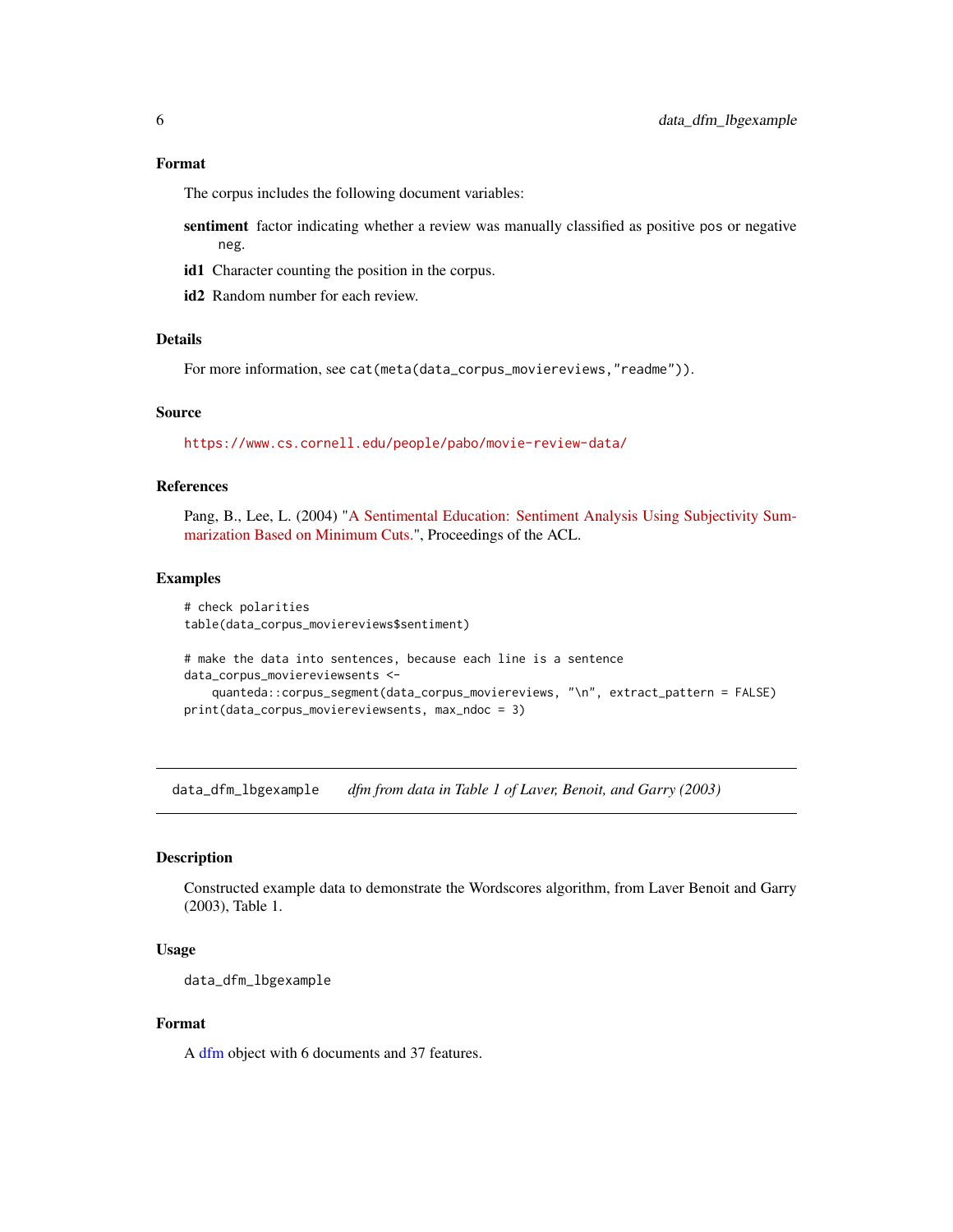# <span id="page-6-0"></span>Details

This is the example word count data from Laver, Benoit and Garry's (2003) Table 1. Documents R1 to R5 are assumed to have known positions: -1.5, -0.75, 0, 0.75, 1.5. Document V1 is assumed unknown, and will have a raw text score of approximately -0.45 when computed as per LBG (2003).

#### References

Laver, M., Benoit, K.R., & Garry, J. (2003). [Estimating Policy Positions from Political Text using](https://kenbenoit.net/pdfs/WORDSCORESAPSR.pdf) [Words as Data.](https://kenbenoit.net/pdfs/WORDSCORESAPSR.pdf) *American Political Science Review*, 97(2), 311–331.

<span id="page-6-1"></span>textmodel\_affinity *Class affinity maximum likelihood text scaling model*

# Description

textmodel\_affinity implements the maximum likelihood supervised text scaling method described in Perry and Benoit (2017).

#### Usage

```
textmodel_affinity(
  x,
 y,
 exclude = NULL,
  smooth = 0.5,
 ref\_smooth = 0.5,
  verbose = quanteda_options("verbose")
)
```
# Arguments

| $\mathsf{x}$ | the dfm or bootstrap_dfm object on which the model will be fit. Does not need<br>to contain only the training documents, since the index of these will be matched<br>automatically. |
|--------------|-------------------------------------------------------------------------------------------------------------------------------------------------------------------------------------|
| <b>y</b>     | vector of training classes/scores associated with each document identified in<br>data                                                                                               |
| exclude      | a set of words to exclude from the model                                                                                                                                            |
| smooth       | a smoothing parameter for class affinities; defaults to 0.5 (Jeffreys prior). A<br>plausible alternative would be 1.0 (Laplace prior).                                              |
| ref_smooth   | a smoothing parameter for token distributions; defaults to 0.5                                                                                                                      |
| verbose      | logical; if TRUE print diagnostic information during fitting.                                                                                                                       |

# Author(s)

Patrick Perry and Kenneth Benoit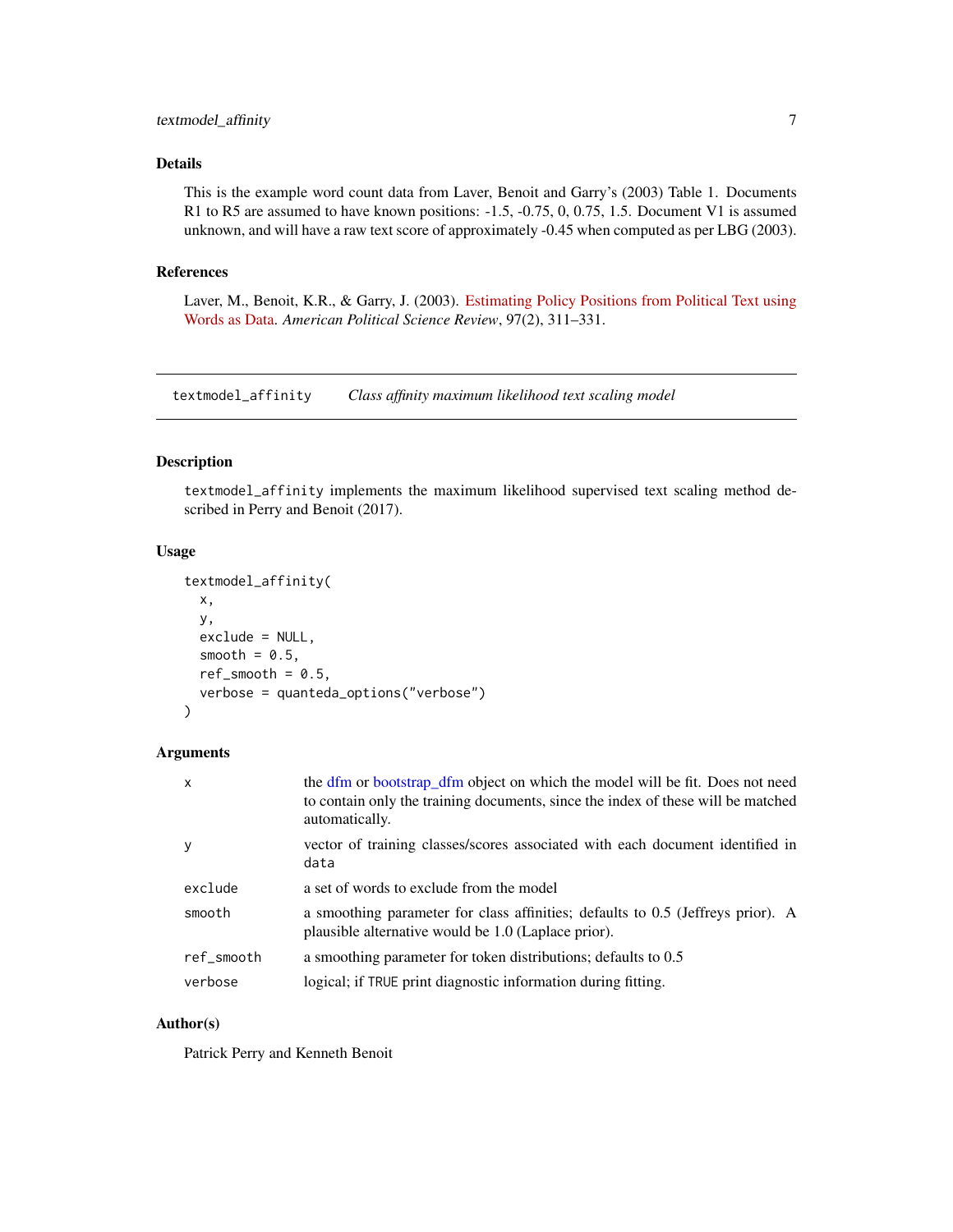#### <span id="page-7-0"></span>References

Perry, P.O. & Benoit, K.R. (2017). Scaling Text with the Class Affinity Model. [arXiv:1710.08963](http://arxiv.org/abs/1710.08963) [\[stat.ML\].](http://arxiv.org/abs/1710.08963)

#### See Also

[predict.textmodel\\_affinity\(\)](#page-0-0) for methods of applying a fitted [textmodel\\_affinity](#page-6-1) model object to predict quantities from (other) documents.

#### Examples

```
(af <- textmodel_affinity(data_dfm_lbgexample, y = c("L", NA, NA, NA, "R", NA)))
predict(af)
predict(af, newdata = data_dfm_lbgexample[6, ])
## Not run:
# compute bootstrapped SEs
dfmat <- quanteda::bootstrap_dfm(data_corpus_dailnoconf1991, n = 10, remove_punct = TRUE)
textmodel_affinity(dfmat, y = c("Govt", "Opp", "Opp", rep(NA, 55)))
```
## End(Not run)

<span id="page-7-1"></span>textmodel\_ca *Correspondence analysis of a document-feature matrix*

#### Description

textmodel\_ca implements correspondence analysis scaling on a [dfm.](#page-0-0) The method is a fast/sparse version of function [ca.](#page-0-0)

#### Usage

textmodel\_ca(x, smooth =  $0$ , nd = NA, sparse = FALSE, residual\_floor =  $0.1$ )

# Arguments

| $\mathsf{x}$   | the dfm on which the model will be fit                                                                                                                                                                 |
|----------------|--------------------------------------------------------------------------------------------------------------------------------------------------------------------------------------------------------|
| smooth         | a smoothing parameter for word counts; defaults to zero.                                                                                                                                               |
| nd             | Number of dimensions to be included in output; if NA (the default) then the<br>maximum possible dimensions are included.                                                                               |
| sparse         | retains the sparsity if set to TRUE; set it to TRUE if x (the dfm) is too big to be<br>allocated after converting to dense                                                                             |
| residual_floor | specifies the threshold for the residual matrix for calculating the truncated svd. Larger<br>value will reduce memory and time cost but might reduce accuracy; only appli-<br>cable when sparse = TRUE |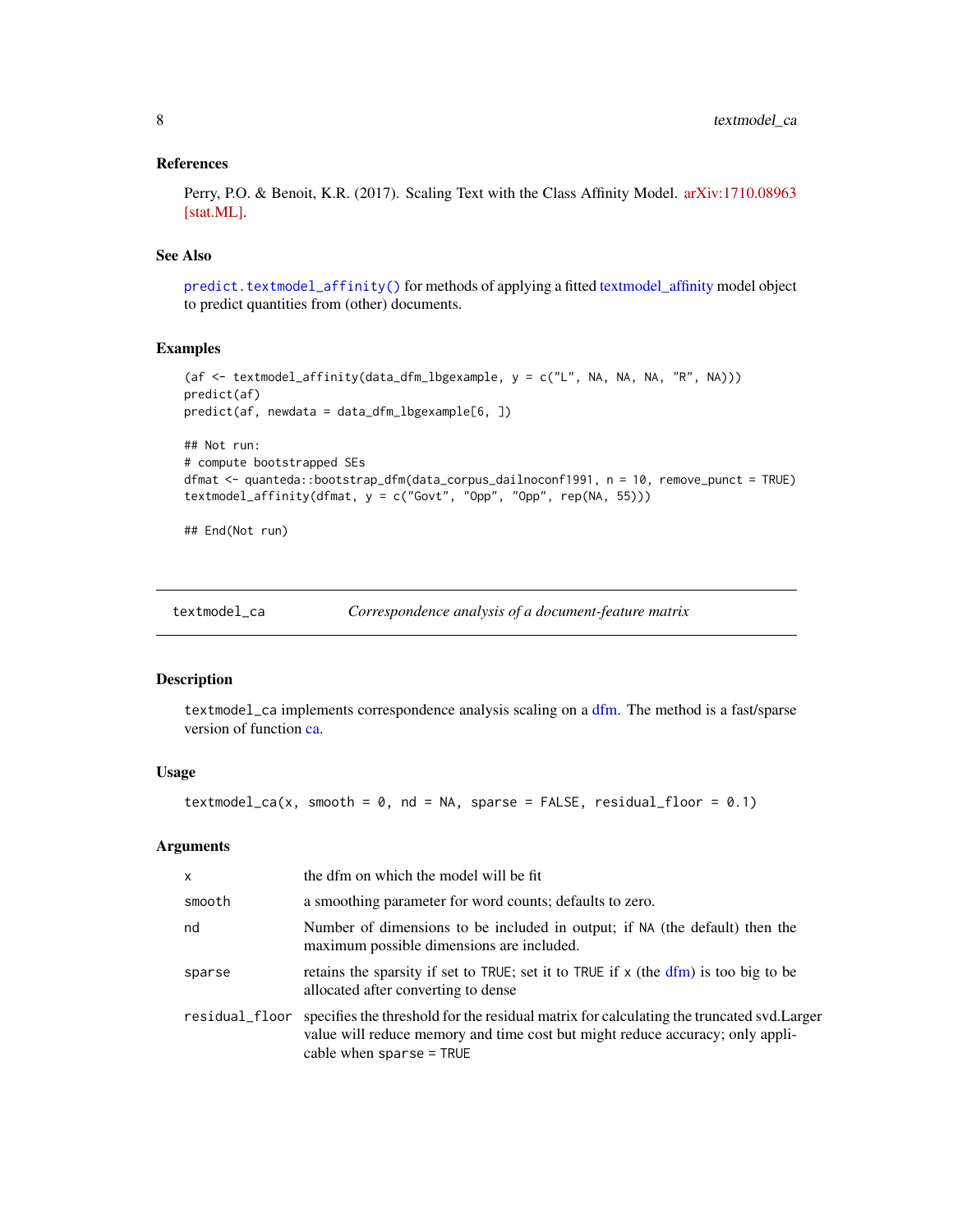# <span id="page-8-0"></span>textmodel\_lsa 9

# Details

[svds](#page-0-0) in the RSpectra package is applied to enable the fast computation of the SVD.

# Value

textmodel\_ca() returns a fitted CA textmodel that is a special class of ca object.

#### Note

You may need to set sparse = TRUE) and increase the value of residual\_floor to ignore less important information and hence to reduce the memory cost when you have a very big [dfm.](#page-0-0) If your attempt to fit the model fails due to the matrix being too large, this is probably because of the memory demands of computing the  $V \times V$  residual matrix. To avoid this, consider increasing the value of residual\_floor by 0.1, until the model can be fit.

#### Author(s)

Kenneth Benoit and Haiyan Wang

# References

Nenadic, O. & Greenacre, M. (2007). [Correspondence Analysis in R, with Two- and Three](http://www.jstatsoft.org/v20/i03/)[dimensional Graphics: The ca package.](http://www.jstatsoft.org/v20/i03/) *Journal of Statistical Software*, 20(3).

# See Also

[coef.textmodel\\_lsa\(\)](#page-0-0), [ca](#page-0-0)

#### Examples

```
dfmat <- quanteda::dfm(data_corpus_irishbudget2010)
tmod <- textmodel_ca(dfmat)
summary(tmod)
```
textmodel\_lsa *Latent Semantic Analysis*

#### Description

Fit the Latent Semantic Analysis scaling model to a [dfm,](#page-0-0) which may be weighted (for instance using [quanteda::dfm\\_tfidf\(\)](#page-0-0)).

#### Usage

```
textmodel_lsa(x, nd = 10, margin = c("both", "documents", "features"))
```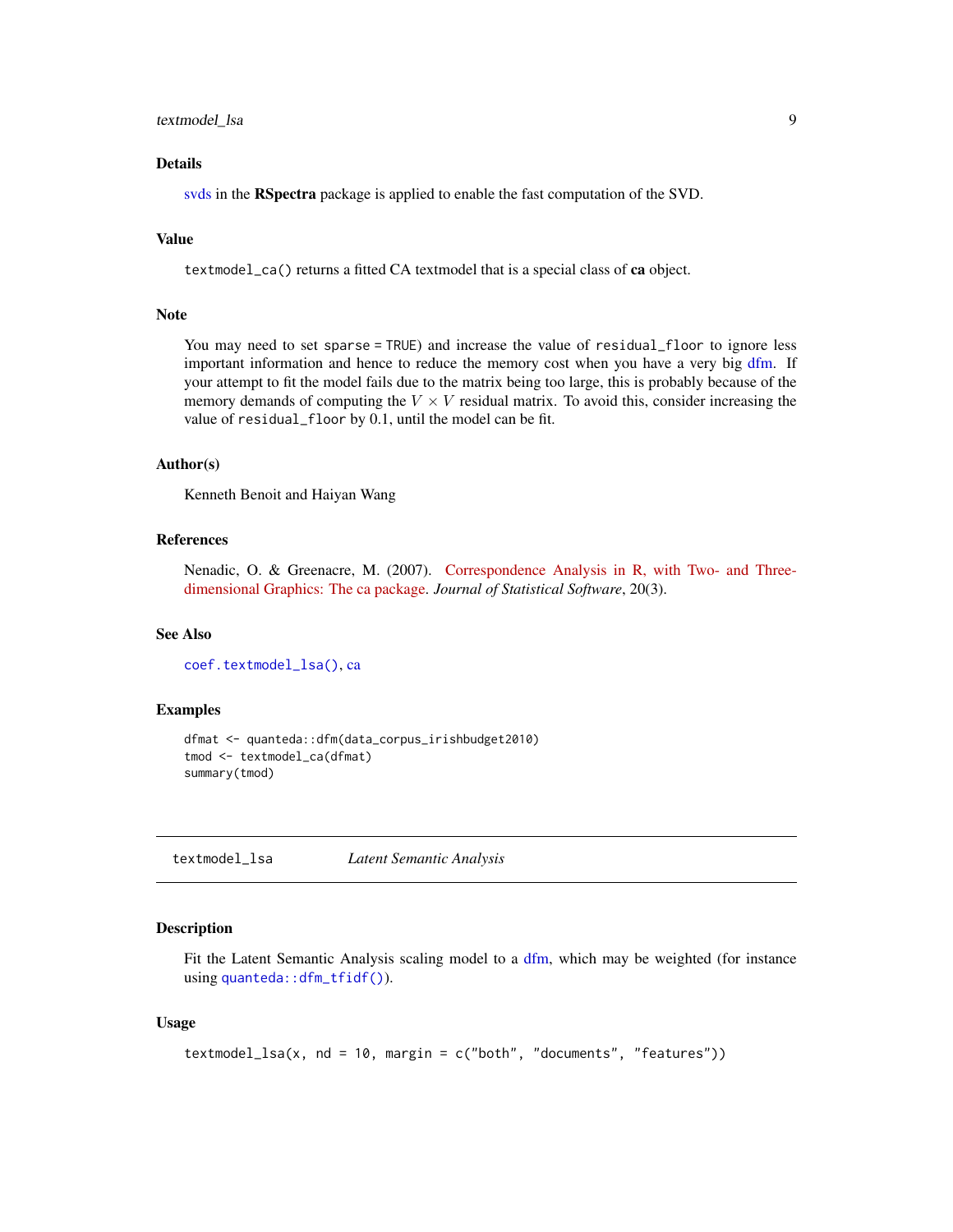#### <span id="page-9-0"></span>Arguments

| $\mathsf{x}$ | the dfm on which the model will be fit            |
|--------------|---------------------------------------------------|
| nd           | the number of dimensions to be included in output |
| margin       | margin to be smoothed by the SVD                  |

# Details

[svds](#page-0-0) in the RSpectra package is applied to enable the fast computation of the SVD.

#### Note

The number of dimensions nd retained in LSA is an empirical issue. While a reduction in  $k$  can remove much of the noise, keeping too few dimensions or factors may lose important information.

#### Author(s)

Haiyan Wang and Kohei Watanabe

# References

Rosario, B. (2000). [Latent Semantic Indexing: An Overview.](http://www.cse.msu.edu/~cse960/Papers/LSI/LSI.pdf) *Technical report INFOSYS 240 Spring Paper, University of California, Berkeley.*

Deerwester, S., Dumais, S.T., Furnas, G.W., Landauer, T.K., & Harshman, R. (1990). [Indexing by](https://search.proquest.com/docview/1301252034) [Latent Semantic Analysis.](https://search.proquest.com/docview/1301252034) *Journal of the American Society for Information Science*, 41(6): 391.

# See Also

[predict.textmodel\\_lsa\(\)](#page-0-0), [coef.textmodel\\_lsa\(\)](#page-0-0)

#### Examples

```
dfmat <- quanteda::dfm(data_corpus_irishbudget2010)
# create an LSA space and return its truncated representation in the low-rank space
tmod <- textmodel_lsa(dfmat[1:10, ])
head(tmod$docs)
```
# matrix in low\_rank LSA space tmod\$matrix\_low\_rank[,1:5]

```
# fold queries into the space generated by dfmat[1:10,]
# and return its truncated versions of its representation in the new low-rank space
pred \leq predict(tmod, newdata = dfmat[11:14, ])
pred$docs_newspace
```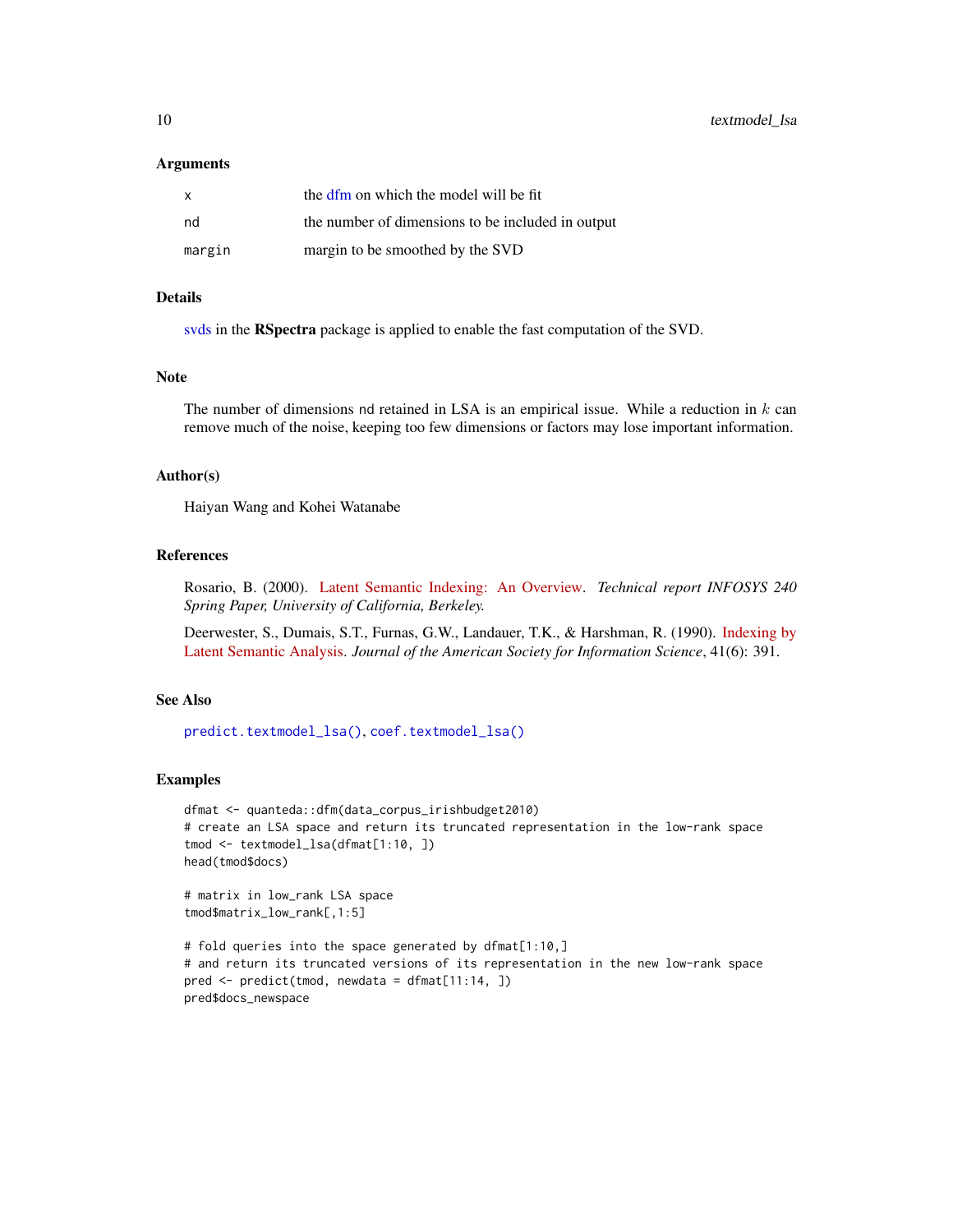<span id="page-10-0"></span>

# Description

Fit a multinomial or Bernoulli Naive Bayes model, given a dfm and some training labels.

### Usage

```
textmodel_nb(
  x,
 y,
  smooth = 1,
 prior = c("uniform", "docfreq", "termfreq"),
 distribution = c("multinomial", "Bernoulli")
)
```
# Arguments

| X            | the dfm on which the model will be fit. Does not need to contain only the<br>training documents.                                                                                          |
|--------------|-------------------------------------------------------------------------------------------------------------------------------------------------------------------------------------------|
|              | vector of training labels associated with each document identified in train.<br>(These will be converted to factors if not already factors.)                                              |
| smooth       | smoothing parameter for feature counts, added to the feature frequency totals by<br>training class                                                                                        |
| prior        | prior distribution on texts; one of "uniform", "docfreq", or "termfreq". See<br>Prior Distributions below.                                                                                |
| distribution | count model for text features, can be multinomial or Bernoulli. To fit a "bi-<br>nary multinomial" model, first convert the dfm to a binary matrix using [quanteda::dfm_weight](x, scheme |
|              |                                                                                                                                                                                           |

# Value

textmodel\_nb() returns a list consisting of the following (where  $I$  is the total number of documents,  $J$  is the total number of features, and  $k$  is the total number of training classes):

| call         | original function call                                                                                        |
|--------------|---------------------------------------------------------------------------------------------------------------|
| param        | $k \times V$ ; class conditional posterior estimates                                                          |
| X            | the $N \times V$ training dfm x                                                                               |
| y            | the $N$ -length y training class vector, where NAs will not be used will be retained<br>in the saved x matrix |
| distribution | character; the distribution of x for the NB model                                                             |
| priors       | numeric; the class prior probabilities                                                                        |
| smooth       | numeric; the value of the smoothing parameter                                                                 |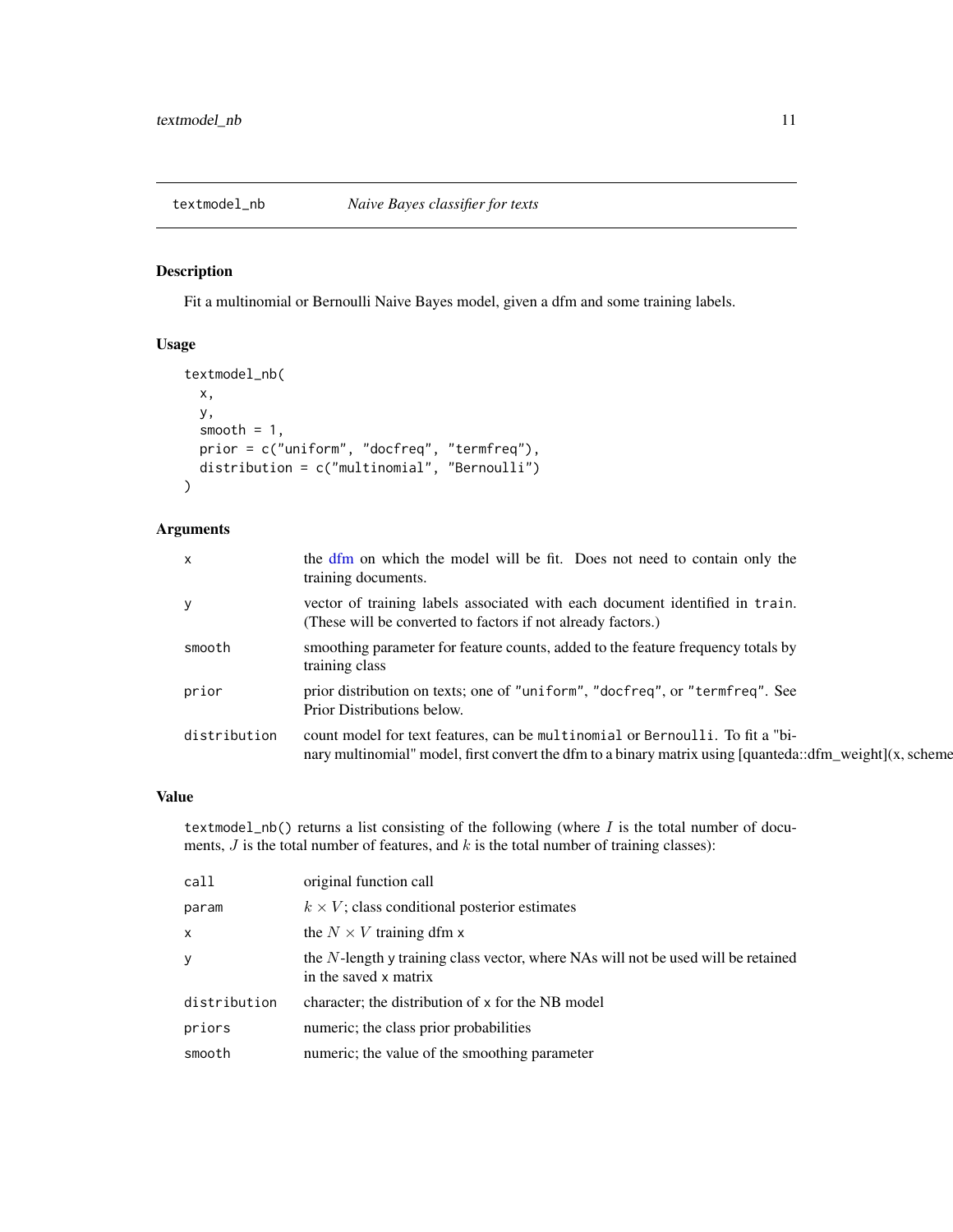#### <span id="page-11-0"></span>Prior distributions

Prior distributions refer to the prior probabilities assigned to the training classes, and the choice of prior distribution affects the calculation of the fitted probabilities. The default is uniform priors, which sets the unconditional probability of observing the one class to be the same as observing any other class.

"Document frequency" means that the class priors will be taken from the relative proportions of the class documents used in the training set. This approach is so common that it is assumed in many examples, such as the worked example from Manning, Raghavan, and Schütze (2008) below. It is not the default in **quanteda**, however, since there may be nothing informative in the relative numbers of documents used to train a classifier other than the relative availability of the documents. When training classes are balanced in their number of documents (usually advisable), however, then the empirically computed "docfreq" would be equivalent to "uniform" priors.

Setting prior to "termfreq" makes the priors equal to the proportions of total feature counts found in the grouped documents in each training class, so that the classes with the largest number of features are assigned the largest priors. If the total count of features in each training class was the same, then "uniform" and "termfreq" would be the same.

#### Smoothing parameter

The smooth value is added to the feature frequencies, aggregated by training class, to avoid zero frequencies in any class. This has the effect of giving more weight to infrequent term occurrences.

#### Author(s)

Kenneth Benoit

#### References

Manning, C.D., Raghavan, P., & Schütze, H. (2008). *An Introduction to Information Retrieval*. Cambridge: Cambridge University Press (Chapter 13). Available at [https://nlp.stanford.edu/](https://nlp.stanford.edu/IR-book/pdf/irbookonlinereading.pdf) [IR-book/pdf/irbookonlinereading.pdf](https://nlp.stanford.edu/IR-book/pdf/irbookonlinereading.pdf).

Jurafsky, D. & Martin, J.H. (2018). From *Speech and Language Processing: An Introduction to Natural Language Processing, Computational Linguistics, and Speech Recognition*. Draft of September 23, 2018 (Chapter 6, Naive Bayes). Available at [https://web.stanford.edu/~jurafsky/](https://web.stanford.edu/~jurafsky/slp3/) [slp3/](https://web.stanford.edu/~jurafsky/slp3/).

# See Also

[predict.textmodel\\_nb\(\)](#page-0-0)

#### Examples

## Example from 13.1 of \_An Introduction to Information Retrieval\_  $txt < -c(d1 = "Chinese Beijing Chinese",$ d2 = "Chinese Chinese Shanghai", d3 = "Chinese Macao", d4 = "Tokyo Japan Chinese", d5 = "Chinese Chinese Chinese Tokyo Japan") x <- quanteda::dfm(txt, tolower = FALSE)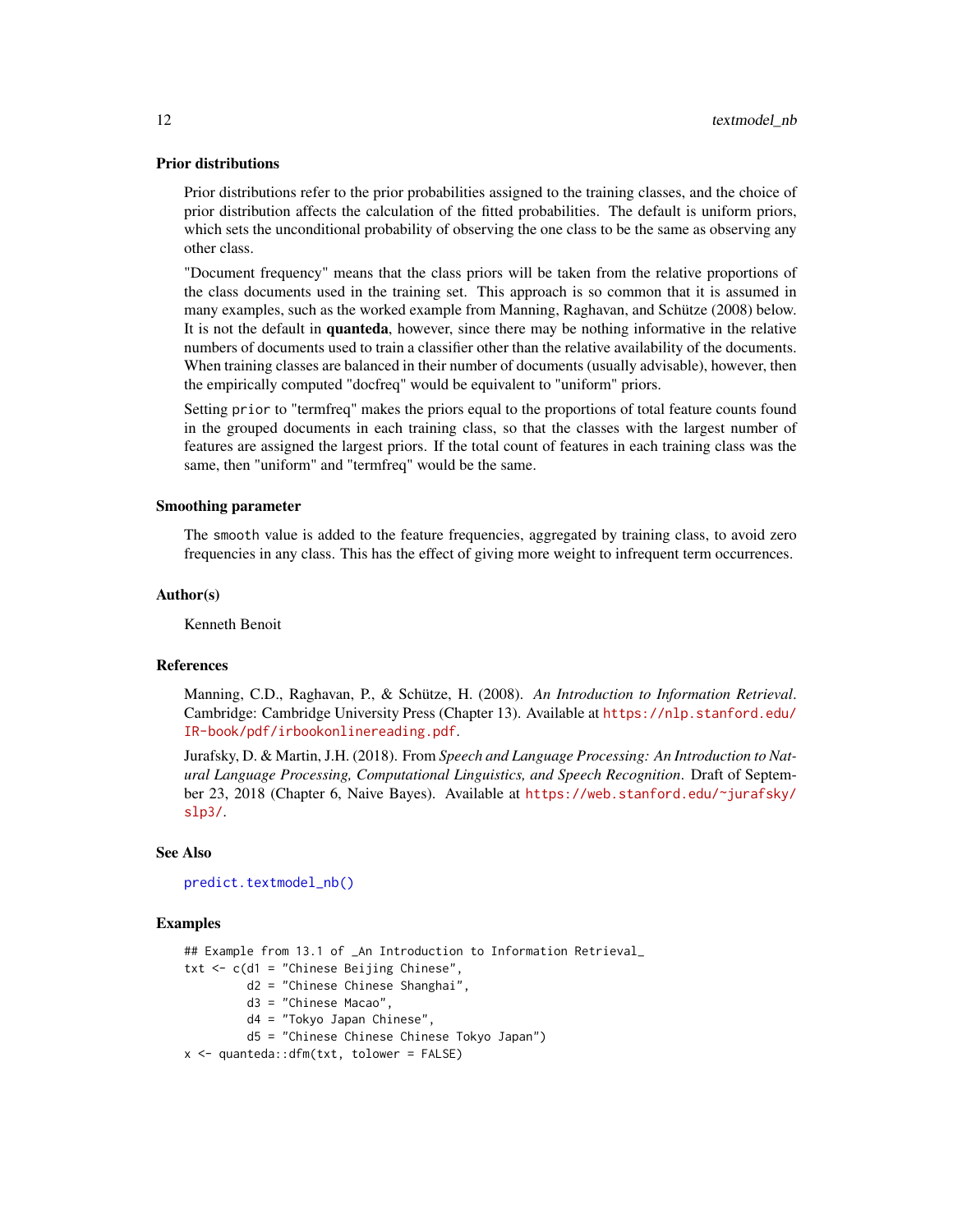```
y \le - factor(c("Y", "Y", "Y", "N", NA), ordered = TRUE)
## replicate IIR p261 prediction for test set (document 5)
(t \mod 1 \leq t \text{ extended\_nb}(x, y, \text{prior} = "docfreq"))summary(tmod1)
coef(tmod1)
predict(tmod1, type = "prob")
predict(tmod1)
# contrast with other priors
predict(textmodel_nb(x, y, prior = "uniform"))
predict(textmodel_nb(x, y, prior = "termfreq"))
## replicate IIR p264 Bernoulli Naive Bayes
tmod2 <- textmodel_nb(x, y, distribution = "Bernoulli", prior = "docfreq")
predict(tmod2, newdata = x[5, ], type = "prob")predict(tmod2, newdata = x[5, ])
```
<span id="page-12-1"></span>textmodel\_svm *Linear SVM classifier for texts*

#### Description

Fit a fast linear SVM classifier for texts, using the LiblineaR package.

#### Usage

```
textmodel_svm(x, y, weight = c("uniform", "docfreq", "termfreq"), ...)
```
#### **Arguments**

| $\mathsf{x}$ | the dfm on which the model will be fit. Does not need to contain only the<br>training documents.                                                                                                                                                                                        |
|--------------|-----------------------------------------------------------------------------------------------------------------------------------------------------------------------------------------------------------------------------------------------------------------------------------------|
| У            | vector of training labels associated with each document identified in train.<br>(These will be converted to factors if not already factors.)                                                                                                                                            |
| weight       | weights for different classes for imbalanced training sets, passed to wi in Liblinear.<br>"uniform" uses default; "docfreq" weights by the number of training exam-<br>ples, and "termfreq" by the relative sizes of the training classes in terms of<br>their total lengths in tokens. |
| $\cdot$      | additional arguments passed to LiblineaR                                                                                                                                                                                                                                                |

#### References

R. E. Fan, K. W. Chang, C. J. Hsieh, X. R. Wang, and C. J. Lin. (2008) LIBLINEAR: A Library for Large Linear Classification. *Journal of Machine Learning Research* 9: 1871-1874. [http:](http://www.csie.ntu.edu.tw/~cjlin/liblinear) [//www.csie.ntu.edu.tw/~cjlin/liblinear](http://www.csie.ntu.edu.tw/~cjlin/liblinear).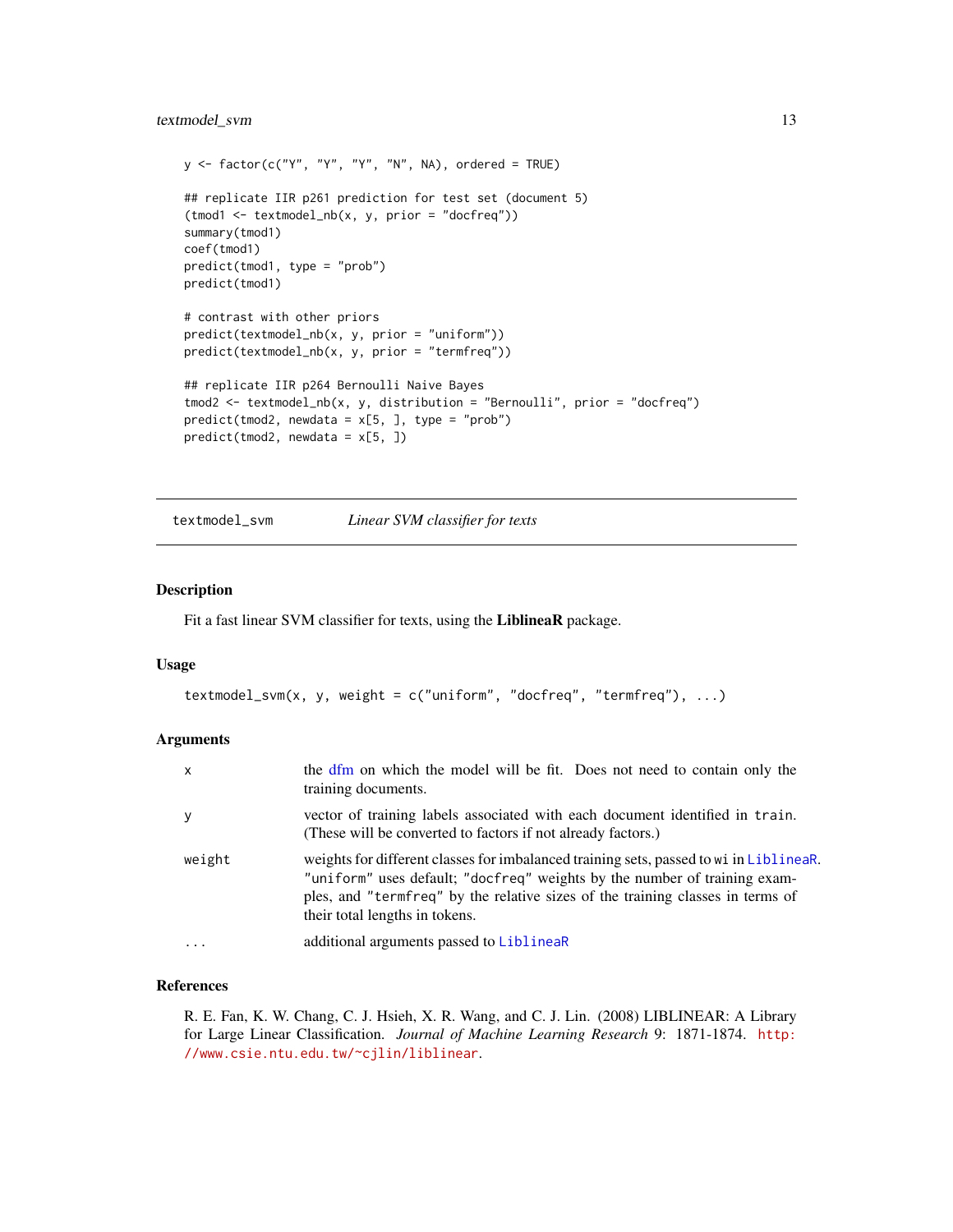# See Also

[LiblineaR](#page-0-0)

# Examples

```
# use party leaders for govt and opposition classes
quanteda::docvars(data_corpus_irishbudget2010, "govtopp") <-
    c(rep(NA, 4), "Gov", "Opp", NA, "Opp", NA, NA, NA, NA, NA, NA)
dfmat <- quanteda::dfm(data_corpus_irishbudget2010)
tmod <- textmodel_svm(dfmat, y = quanteda::docvars(dfmat, "govtopp"))
predict(tmod)
predict(tmod, type = "probability")
# multiclass problem - all party leaders
tmod2 <- textmodel_svm(dfmat,
   y = c(rep(NA, 3), "SF", "FF", "FG", NA, "LAB", NA, NA, "Green", rep(NA, 3)))
predict(tmod2)
predict(tmod2, type = "probability")
```
textmodel\_svmlin *(faster) Linear SVM classifier for texts*

#### Description

This function has been retained for testing purposes only; we recommend that you use [textmodel\\_svm](#page-12-1) instead. That function is more efficient, and implements prediction for more than two classes.

#### Usage

 $textmodel\_swmin(x, y, intercept = TRUE, ...)$ 

# Arguments

| $\mathsf{x}$ | the dfm on which the model will be fit. Does not need to contain only the<br>training documents.                                             |
|--------------|----------------------------------------------------------------------------------------------------------------------------------------------|
| <b>V</b>     | vector of training labels associated with each document identified in train.<br>(These will be converted to factors if not already factors.) |
| intercept    | logical; if TRUE, add an intercept to the data                                                                                               |
| .            | additional arguments passed to symlin                                                                                                        |

#### Details

Fit a fast linear SVM classifier for texts, using the R interface to the svmlin code by Vikas Sindhwani and S. Sathiya Keerthi for fast linear transductive SVMs. This is passed through to [svmlin](#page-0-0) as implemented by the RSSL package.

<span id="page-13-0"></span>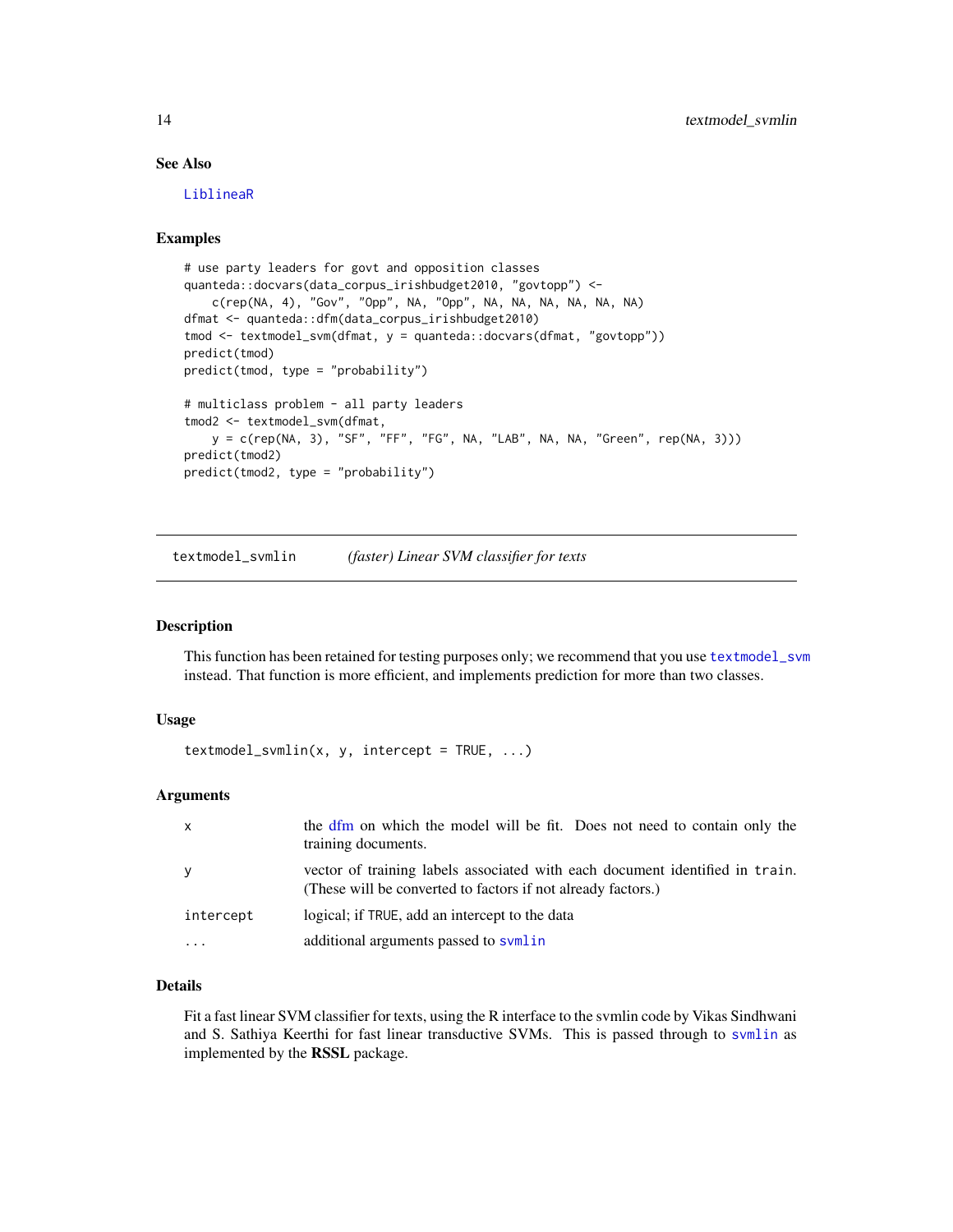# <span id="page-14-0"></span>Value

textmodel\_svmlin() returns (for now) an object structured as a return object from [svmlin](#page-0-0).

#### References

Vikas Sindhwani and S. Sathiya Keerthi (2006). Large Scale Semi-supervised Linear SVMs. *Proceedings of ACM SIGIR*.

V. Sindhwani and S. Sathiya Keerthi (2006). Newton Methods for Fast Solution of Semi-supervised Linear SVMs. Book Chapter in *Large Scale Kernel Machines*, MIT Press, 2006.

# See Also

[svmlin](#page-0-0), text{textmodel\_svm}

# Examples

```
# use Lenihan for govt class and Bruton for opposition
quanteda::docvars(data_corpus_irishbudget2010, "govtopp") <-
   c("Govt", "Opp", rep(NA, 12))
dfmat <- quanteda::dfm(data_corpus_irishbudget2010)
tmod <- textmodel_svmlin(dfmat, y = quanteda::docvars(dfmat, "govtopp"),
                         pos_frac = 5/14predict(tmod)
predict(textmodel_svmlin(dfmat, y = quanteda::docvars(dfmat, "govtopp"),
                         intercept = FALSE, pos\_frac = 5/14)
```
<span id="page-14-1"></span>textmodel\_wordfish *Wordfish text model*

# Description

Estimate Slapin and Proksch's (2008) "wordfish" Poisson scaling model of one-dimensional document positions using conditional maximum likelihood.

#### Usage

```
textmodel_wordfish(
  x,
  dir = c(1, 2),
 priors = c(Inf, Inf, 3, 1),tol = c(1e-06, 1e-08),
  dispersion = c("poisson", "quasipoisson"),
  dispersion_level = c("feature", "overall"),
  dispersion_floor = 0,
  sparse = FALSE,
  abs_err = FALSE,
```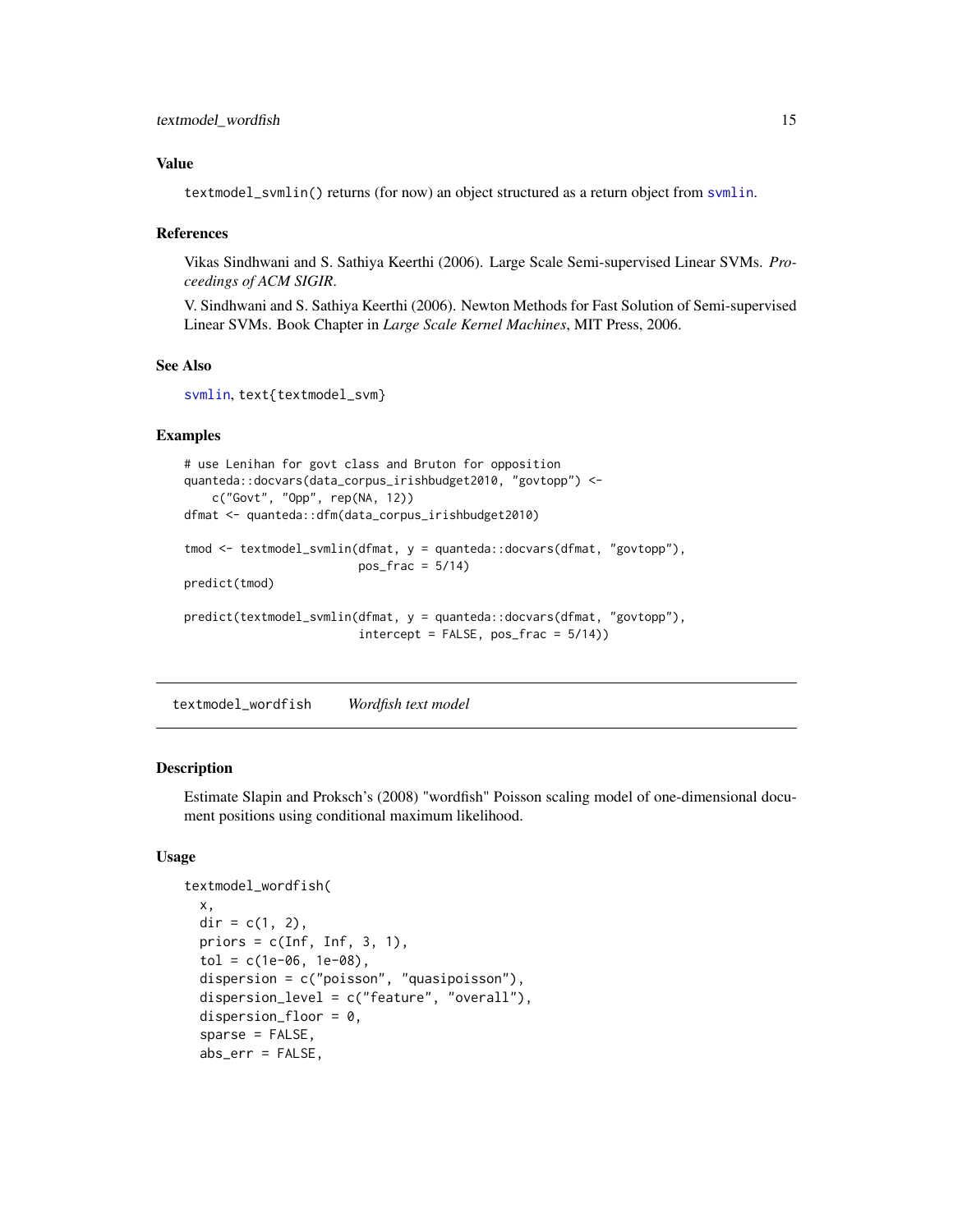```
svd_sparse = TRUE,
  residual_floor = 0.5
\lambda
```
# Arguments

| X                | the dfm on which the model will be fit                                                                                                                                                                                                                                                                                       |
|------------------|------------------------------------------------------------------------------------------------------------------------------------------------------------------------------------------------------------------------------------------------------------------------------------------------------------------------------|
| dir              | set global identification by specifying the indexes for a pair of documents such<br>that $\hat{\theta}_{dir[1]} < \hat{\theta}_{dir[2]}$ .                                                                                                                                                                                   |
| priors           | prior precisions for the estimated parameters $\alpha_i$ , $\psi_j$ , $\beta_j$ , and $\theta_i$ , where <i>i</i> indexes<br>documents and $j$ indexes features                                                                                                                                                              |
| tol              | tolerances for convergence. The first value is a convergence threshold for the<br>log-posterior of the model, the second value is the tolerance in the difference<br>in parameter values from the iterative conditional maximum likelihood (from<br>conditionally estimating document-level, then feature-level parameters). |
| dispersion       | sets whether a quasi-Poisson quasi-likelihood should be used based on a single<br>dispersion parameter ("poisson"), or quasi-Poisson ("quasipoisson")                                                                                                                                                                        |
| dispersion_level |                                                                                                                                                                                                                                                                                                                              |
|                  | sets the unit level for the dispersion parameter, options are "feature" for term-<br>level variances, or "overall" for a single dispersion parameter                                                                                                                                                                         |
| dispersion_floor |                                                                                                                                                                                                                                                                                                                              |
|                  | constraint for the minimal underdispersion multiplier in the quasi-Poisson model.<br>Used to minimize the distorting effect of terms with rare term or document fre-<br>quencies that appear to be severely underdispersed. Default is 0, but this only<br>applies if dispersion = "quasipoisson".                           |
| sparse           | specifies whether the "dfm" is coerced to dense. While setting this to TRUE will<br>make it possible to handle larger dfm objects (and make execution faster), it will<br>generate slightly different results each time, because the sparse SVD routine has<br>a stochastic element.                                         |
| abs_err          | specifies how the convergence is considered                                                                                                                                                                                                                                                                                  |
| svd_sparse       | uses svd to initialize the starting values of theta, only applies when sparse =<br><b>TRUE</b>                                                                                                                                                                                                                               |
| residual_floor   | specifies the threshold for residual matrix when calculating the svds, only ap-<br>plies when sparse = TRUE                                                                                                                                                                                                                  |

# Details

The returns match those of Will Lowe's R implementation of wordfish (see the austin package), except that here we have renamed words to be features. (This return list may change.) We have also followed the practice begun with Slapin and Proksch's early implementation of the model that used a regularization parameter of  $se(\sigma) = 3$ , through the third element in priors.

# Value

An object of class textmodel\_fitted\_wordfish. This is a list containing:

dir global identification of the dimension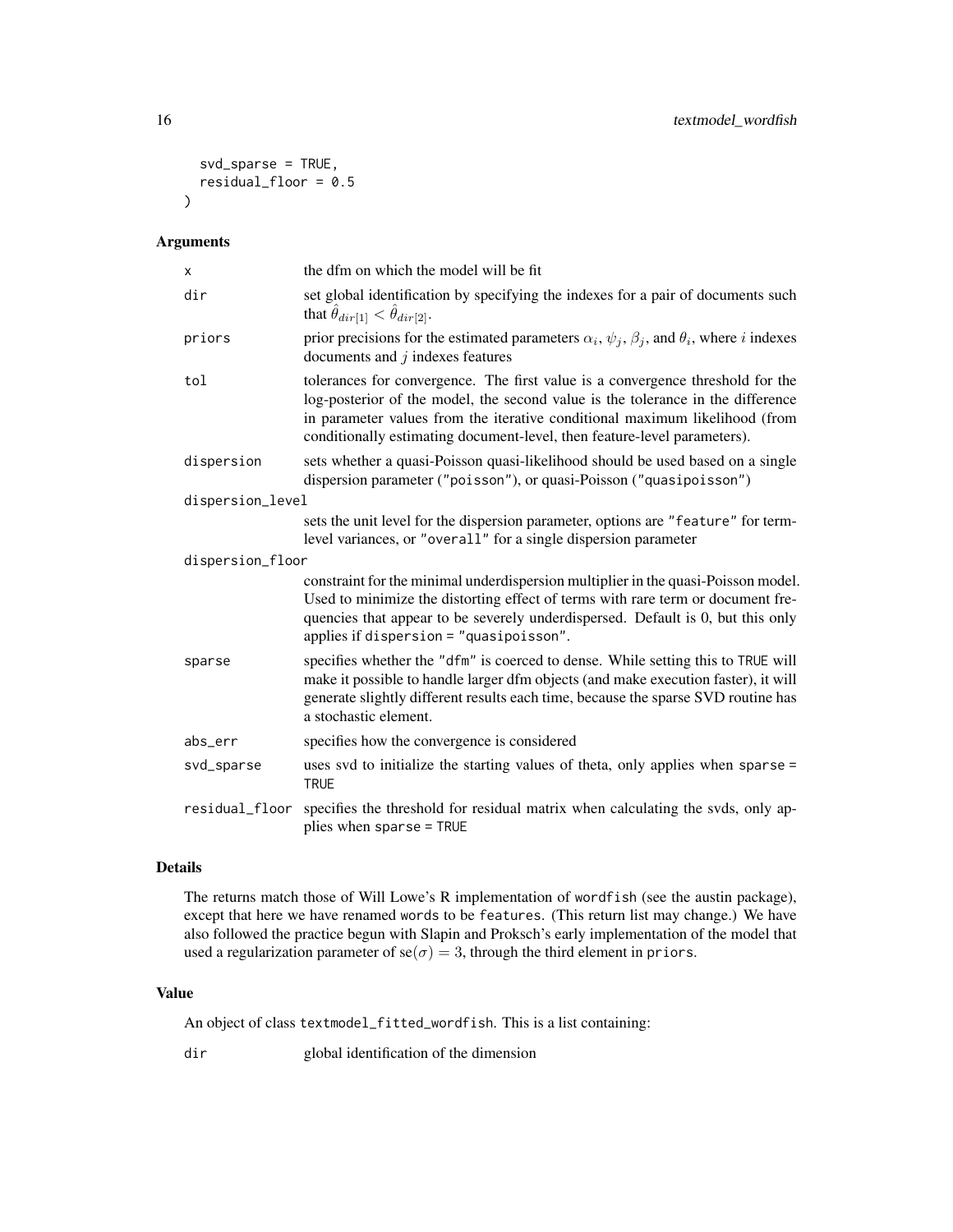# <span id="page-16-0"></span>textmodel\_wordfish 17

| theta    | estimated document positions                       |
|----------|----------------------------------------------------|
| alpha    | estimated document fixed effects                   |
| beta     | estimated feature marginal effects                 |
| psi      | estimated word fixed effects                       |
| docs     | document labels                                    |
| features | feature labels                                     |
| sigma    | regularization parameter for betas in Poisson form |
| 11       | log likelihood at convergence                      |
| se.theta | standard errors for theta-hats                     |
| x        | dfm to which the model was fit                     |

# Note

In the rare situation where a warning message of "The algorithm did not converge." shows up, removing some documents may work.

#### Author(s)

Benjamin Lauderdale, Haiyan Wang, and Kenneth Benoit

#### References

Slapin, J. & Proksch, S.O. (2008). [A Scaling Model for Estimating Time-Series Party Positions](https://doi.org/10.1111/j.1540-5907.2008.00338.x) [from Texts.](https://doi.org/10.1111/j.1540-5907.2008.00338.x) *American Journal of Political Science*, 52(3), 705–772.

Lowe, W. & Benoit, K.R. (2013). [Validating Estimates of Latent Traits from Textual Data Using](http://doi.org/10.1093/pan/mpt002) [Human Judgment as a Benchmark.](http://doi.org/10.1093/pan/mpt002) *Political Analysis*, 21(3), 298–313.

#### See Also

[predict.textmodel\\_wordfish\(\)](#page-0-0)

#### Examples

```
(tmod1 <- textmodel_wordfish(data_dfm_lbgexample, dir = c(1,5)))
summary(tmod1, n = 10)
coef(tmod1)
predict(tmod1)
predict(tmod1, se.fit = TRUE)
predict(tmod1, interval = "confidence")
## Not run:
library("quanteda")
dfmat <- dfm(data_corpus_irishbudget2010)
(t \mod 2 \leq t \text{ extended}_\text{wordfish(df \land t, dir = c(6,5)))(t \mod 3 \leq t \text{ extended}_wordfish(df \mod t, dir = c(6,5)),dispersion = "quasipoisson", dispersion_floor = 0))
(t \mod 4 \leq t \text{ extended}_\text{wordfish(df \mod t, dir = c(6,5)),dispersion = "quasipoisson", dispersion_floor = .5))
```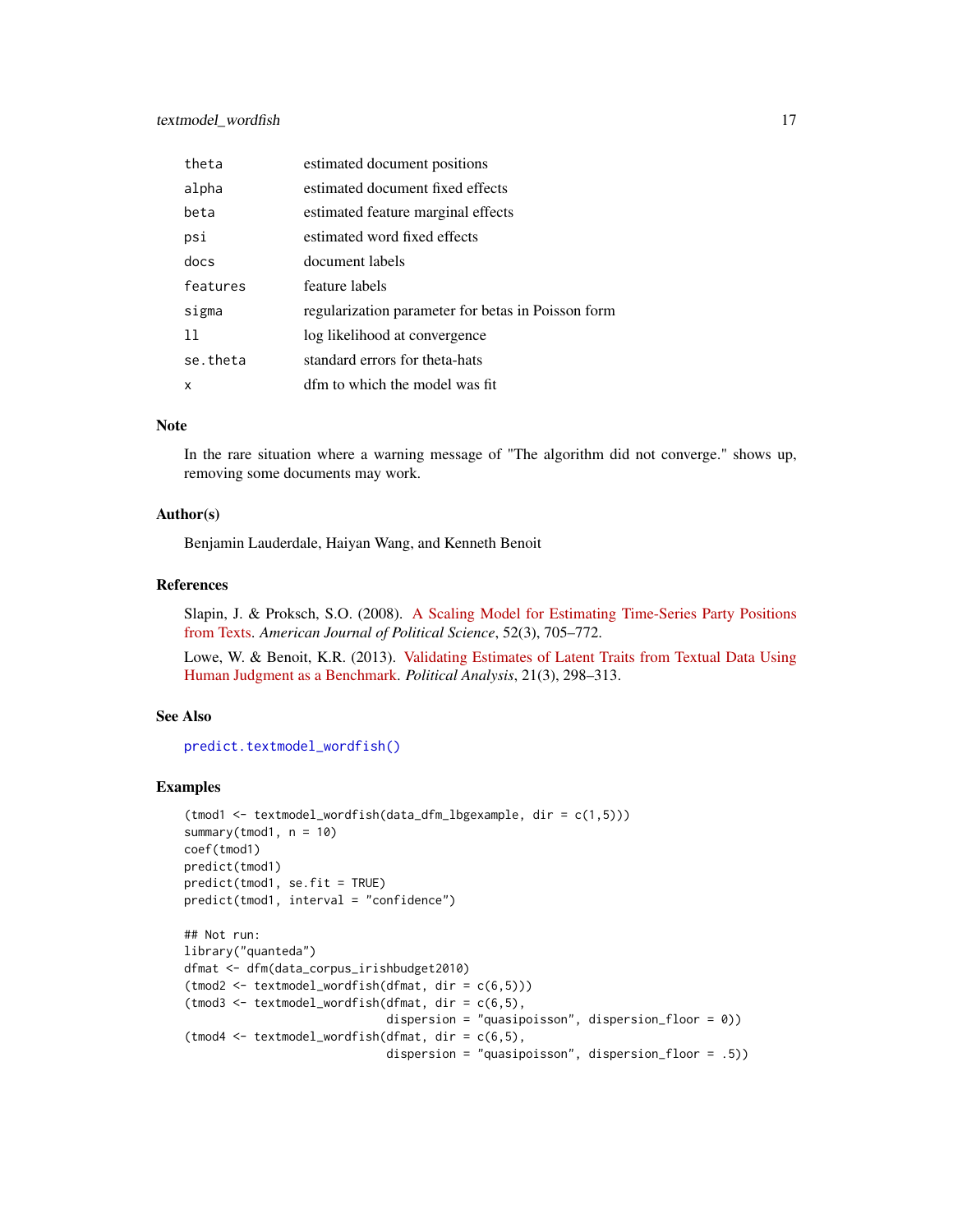```
plot(tmod3$phi, tmod4$phi, xlab = "Min underdispersion = 0", ylab = "Min underdispersion = .5",
     xlim = c(0, 1.0), ylim = c(0, 1.0))plot(tmod3$phi, tmod4$phi, xlab = "Min underdispersion = 0", ylab = "Min underdispersion = .5",
     xlim = c(0, 1.0), ylim = c(0, 1.0), type = "n")underdispersedTerms <- sample(which(tmod3$phi < 1.0), 5)
which(featnames(dfmat) %in% names(topfeatures(dfmat, 20)))
text(tmod3$phi, tmod4$phi, tmod3$features,
     cex = .8, xlim = c(0, 1.0), ylim = c(0, 1.0), col = "grey90")
text(tmod3$phi['underdispersedTerms'], tmod4$phi['underdispersedTerms'],
     tmod3$features['underdispersedTerms'],
     cex = .8, x \lim = c(0, 1.0), y \lim = c(0, 1.0), col = "black")if (requireNamespace("austin")) {
    tmod5 < - austin::wordfish(quanteda::as.wfm(dfmat), dir = c(6, 5))
    cor(tmod1$theta, tmod5$theta)
}
## End(Not run)
```
<span id="page-17-1"></span>textmodel\_wordscores *Wordscores text model*

#### Description

textmodel\_wordscores implements Laver, Benoit and Garry's (2003) "Wordscores" method for scaling texts on a single dimension, given a set of anchoring or *reference* texts whose values are set through reference scores. This scale can be fitted in the linear space (as per LBG 2003) or in the logit space (as per Beauchamp 2012). Estimates of *virgin* or unknown texts are obtained using the predict() method to score documents from a fitted textmodel\_wordscores object.

#### Usage

```
textmodel_wordscores(x, y, scale = c("linear", "logit"), smooth = 0)
```
#### Arguments

| $\mathsf{x}$ | the dfm on which the model will be trained                                                                                                                                  |
|--------------|-----------------------------------------------------------------------------------------------------------------------------------------------------------------------------|
| $\mathbf{y}$ | vector of training scores associated with each document in x                                                                                                                |
| scale        | scale on which to score the words; "linear" for classic LBG linear posterior<br>weighted word class differences, or "logit" for log posterior differences                   |
| smooth       | a smoothing parameter for word counts; defaults to zero to match the LBG<br>(2003) method. See Value below for additional information on the behaviour<br>of this argument. |

#### Details

The textmodel\_wordscores() function and the associated [predict\(\)](#page-0-0) method are designed to function in the same manner as  $stats::predict.lm()$ . coef() can also be used to extract the word coefficients from the fitted textmodel\_wordscores object, and summary() will print a nice summary of the fitted object.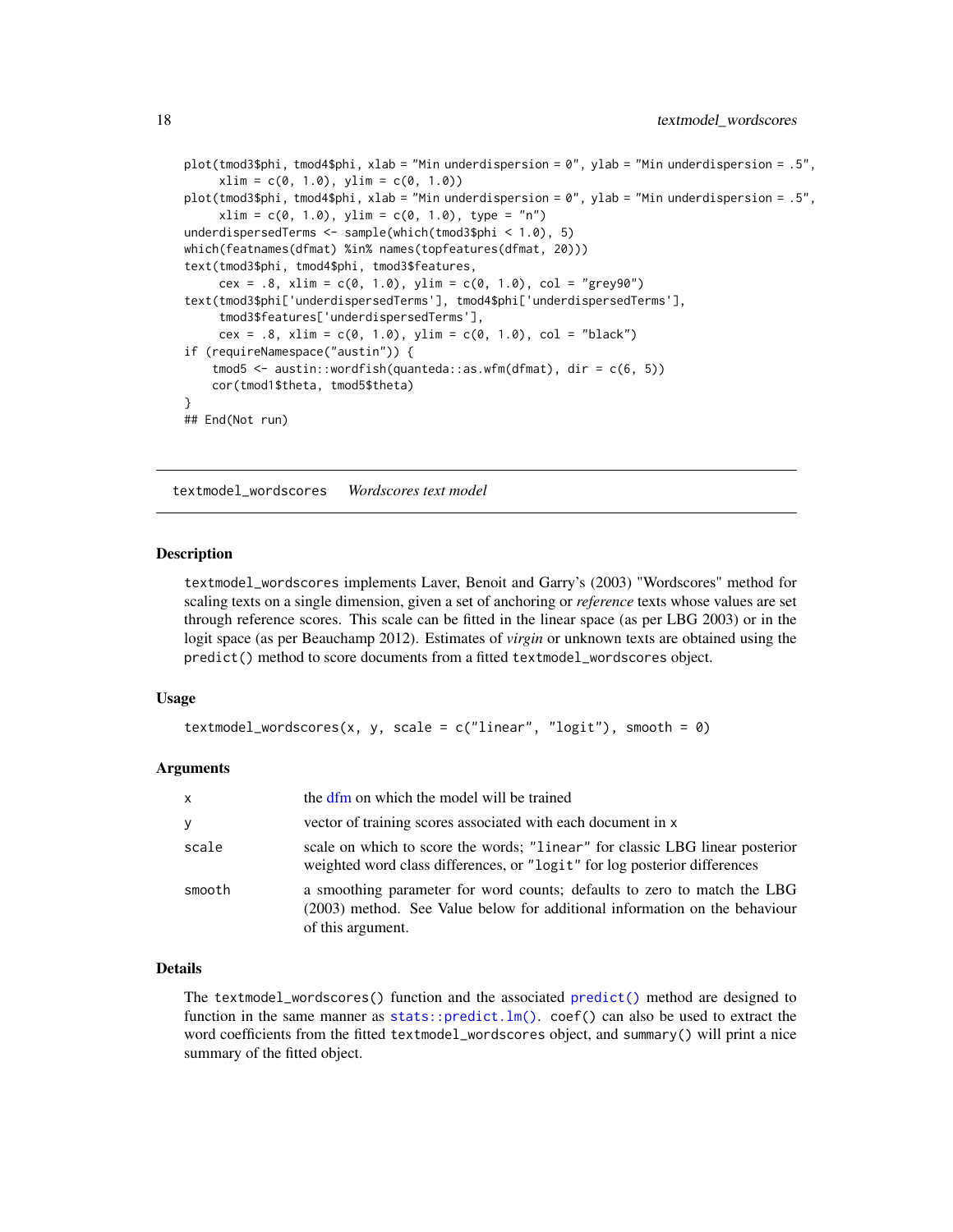# <span id="page-18-0"></span>textplot\_influence 19

### Value

A fitted textmodel\_wordscores object. This object will contain a copy of the input data, but in its original form without any smoothing applied. Calling [predict.textmodel\\_wordscores\(\)](#page-0-0) on this object without specifying a value for newdata, for instance, will predict on the unsmoothed object. This behaviour differs from versions of **quanteda**  $\leq 1.2$ .

# Author(s)

Kenneth Benoit

# References

Laver, M., Benoit, K.R., & Garry, J. (2003). [Estimating Policy Positions from Political Text using](https://kenbenoit.net/pdfs/WORDSCORESAPSR.pdf) [Words as Data.](https://kenbenoit.net/pdfs/WORDSCORESAPSR.pdf) *American Political Science Review*, 97(2), 311–331.

Beauchamp, N. (2012). [Using Text to Scale Legislatures with Uninformative Voting.](http://nickbeauchamp.com/work/Beauchamp_scaling_current.pdf) New York University Mimeo.

Martin, L.W. & Vanberg, G. (2007). [A Robust Transformation Procedure for Interpreting Political](https://doi.org/10.1093/pan/mpm010) [Text.](https://doi.org/10.1093/pan/mpm010) *Political Analysis* 16(1), 93–100.

# See Also

[predict.textmodel\\_wordscores\(\)](#page-0-0) for methods of applying a fitted [textmodel\\_wordscores](#page-17-1) model object to predict quantities from (other) documents.

#### Examples

```
(tmod <- textmodel_wordscores(data_dfm_lbgexample, y = c(seq(-1.5, 1.5, .75), NA)))
summary(tmod)
coef(tmod)
predict(tmod)
predict(tmod, rescaling = "lbg")
predict(tmod, se.fit = TRUE, interval = "confidence", rescaling = "mv")
```
textplot\_influence *Influence plot for text scaling models*

#### **Description**

Plot the results of a fitted scaling model, from (e.g.) a predicted [textmodel\\_affinity](#page-6-1) model.

#### Usage

 $textplot_influence(x, n = 30, ...)$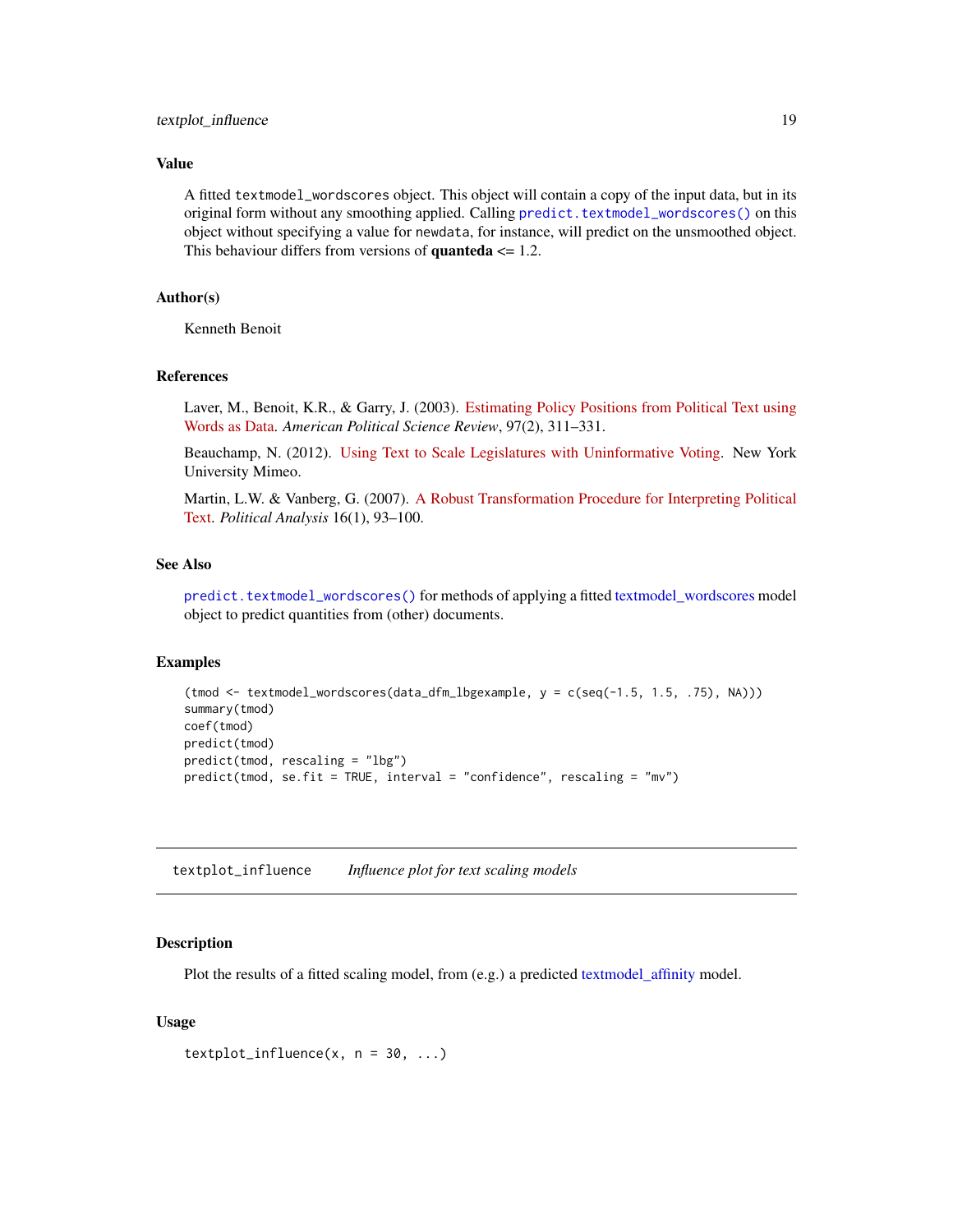#### <span id="page-19-0"></span>**Arguments**

| $\mathsf{x}$ | the object output from influence () run on the fitted or predicted scaling model<br>object to be plotted |
|--------------|----------------------------------------------------------------------------------------------------------|
| n            | the number of features whose influence will be plotted                                                   |
| $\cdots$     | additional arguments passed to plot()                                                                    |

# Author(s)

Patrick Perry and Kenneth Benoit

#### See Also

[textmodel\\_affinity\(\)](#page-6-1) [influence.predict.textmodel\\_affinity\(\)](#page-0-0)

# Examples

```
tmod <- textmodel_affinity(data_dfm_lbgexample, y = c("L", NA, NA, NA, "R", NA))
pred <- predict(tmod)
textplot_influence(influence(pred))
```
textplot\_scale1d *Plot a fitted scaling model*

#### Description

Plot the results of a fitted scaling model, from (e.g.) a predicted [textmodel\\_wordscores](#page-17-1) model or a fitted [textmodel\\_wordfish](#page-14-1) or [textmodel\\_ca](#page-7-1) model. Either document or feature parameters may be plotted: an ideal point-style plot (estimated document position plus confidence interval on the x-axis, document labels on the y-axis) with optional renaming and sorting, or as a plot of estimated feature-level parameters (estimated feature positions on the x-axis, and a measure of relative frequency or influence on the y-axis, with feature names replacing plotting points with some being chosen by the user to be highlighted).

#### Usage

```
textplot_scale1d(
  x,
  margin = c("documents", "features"),
  doclabels = NULL,
  sort = TRUE,
  groups = NULL,
 highlighted = NULL,
  alpha = 0.7,
  highlighted_color = "black"
)
```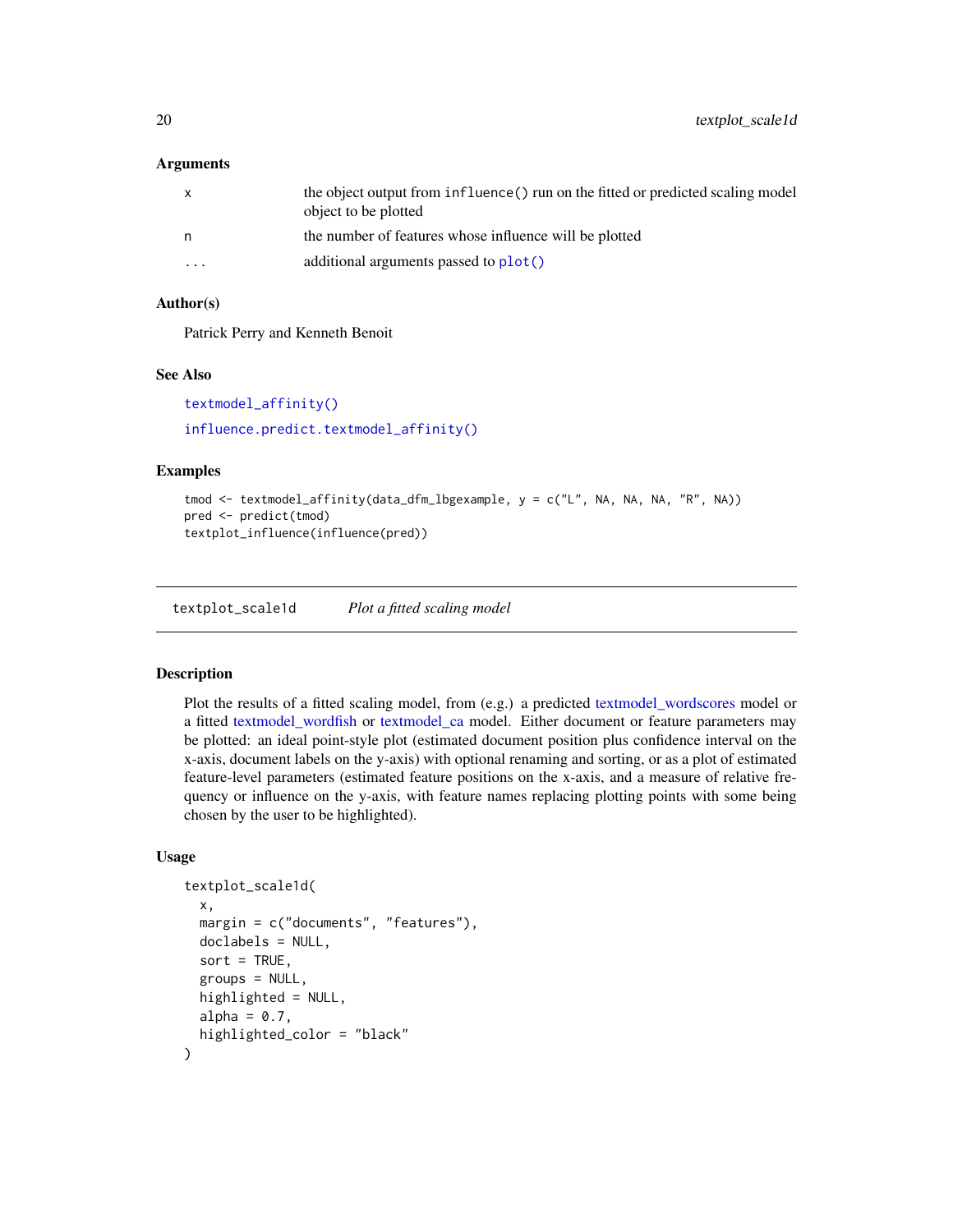# <span id="page-20-0"></span>Arguments

| $\mathsf{x}$      | the fitted or predicted scaling model object to be plotted                                                                                                                                                                                                                               |
|-------------------|------------------------------------------------------------------------------------------------------------------------------------------------------------------------------------------------------------------------------------------------------------------------------------------|
| margin            | "documents" to plot estimated document scores (the default) or "features" to<br>plot estimated feature scores by a measure of relative frequency                                                                                                                                         |
| doclabels         | a vector of names for document; if left NULL (the default), docnames will be<br>used                                                                                                                                                                                                     |
| sort              | if TRUE (the default), order points from low to high score. If a vector, or-<br>der according to these values from low to high. Only applies when margin $=$<br>"documents".                                                                                                             |
| groups            | either: a character vector containing the names of document variables to be used<br>for grouping; or a factor or object that can be coerced into a factor equal in<br>length or rows to the number of documents. NA values of the grouping value are<br>dropped. See groups for details. |
| highlighted       | a vector of feature names to draw attention to in a feature plot; only applies if<br>$margin="Testures"$                                                                                                                                                                                 |
| alpha             | A number between 0 and 1 (default 0.5) representing the level of alpha trans-<br>parency used to overplot feature names in a feature plot; only applies if margin<br>= "features"                                                                                                        |
| highlighted_color |                                                                                                                                                                                                                                                                                          |
|                   | color for highlighted terms in highlighted                                                                                                                                                                                                                                               |

# Value

a ggplot2 object

#### Note

The groups argument only applies when margin = "documents".

# Author(s)

Kenneth Benoit, Stefan Müller, and Adam Obeng

# See Also

[textmodel\\_wordfish\(\)](#page-14-1), [textmodel\\_wordscores\(\)](#page-17-1), [textmodel\\_ca\(\)](#page-7-1)

# Examples

```
## Not run:
dfmat <- quanteda::dfm(data_corpus_irishbudget2010)
## wordscores
refscores <- c(rep(NA, 4), 1, -1, rep(NA, 8))
tmod1 <- textmodel_wordscores(dfmat, y = refscores, smooth = 1)
# plot estimated document positions
textplot_scale1d(predict(tmod1, se.fit = TRUE),
                 groups = docvars(data_corpus_irishbudget2010, "party"))
```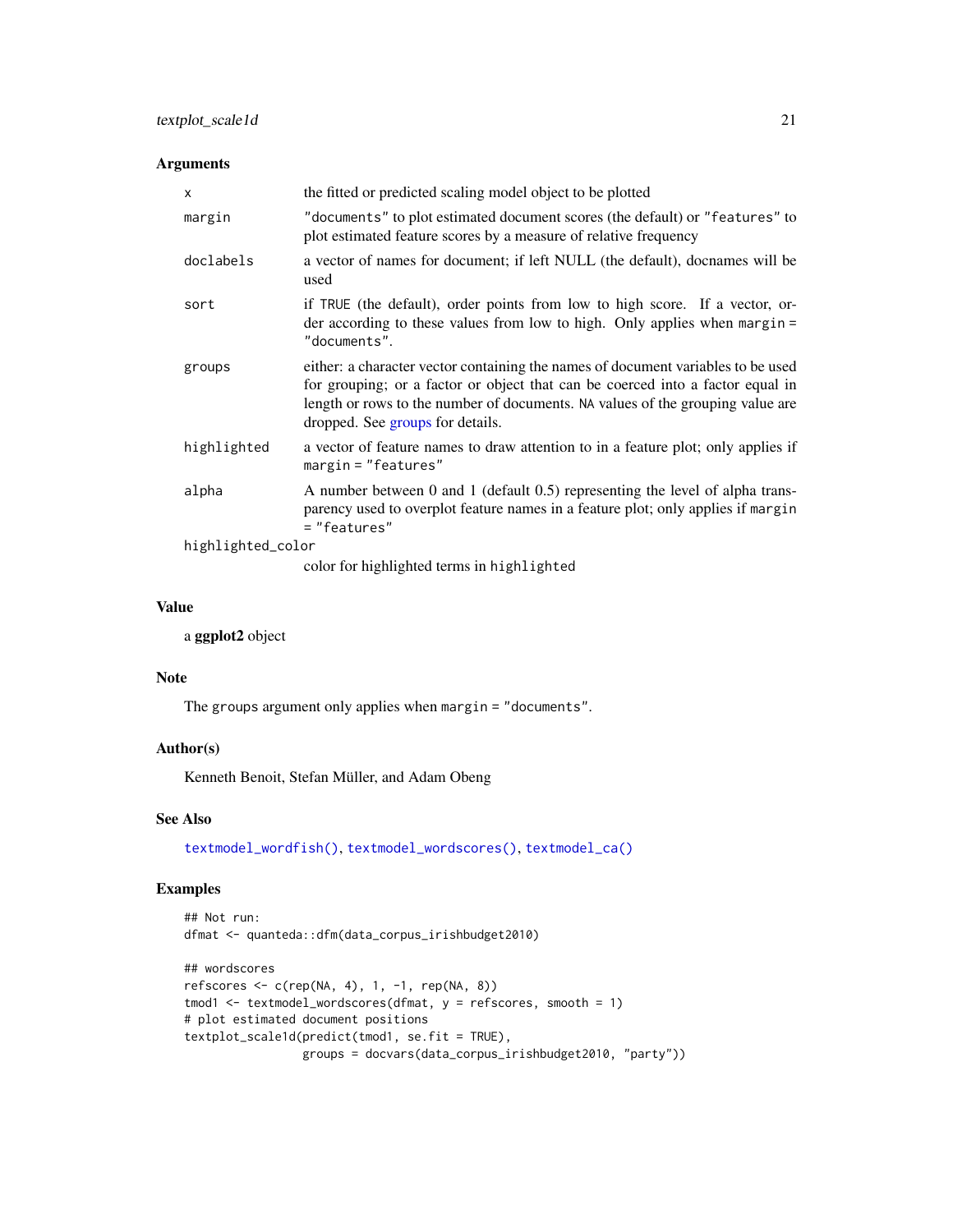```
# plot estimated word positions
textplot_scale1d(tmod1, highlighted = c("minister", "have", "our", "budget"))
## wordfish
tmod2 <- textmodel_wordfish(dfmat, dir = c(6,5))
# plot estimated document positions
textplot_scale1d(tmod2)
textplot_scale1d(tmod2, groups = docvars(data_corpus_irishbudget2010, "party"))
# plot estimated word positions
textplot_scale1d(tmod2, margin = "features",
                 highlighted = c("government", "global", "children",
                                 "bank", "economy", "the", "citizenship",
                                 "productivity", "deficit"))
## correspondence analysis
tmod3 <- textmodel_ca(dfmat)
# plot estimated document positions
textplot_scale1d(tmod3, margin = "documents",
                 groups = docvars(data_corpus_irishbudget2010, "party"))
## End(Not run)
```